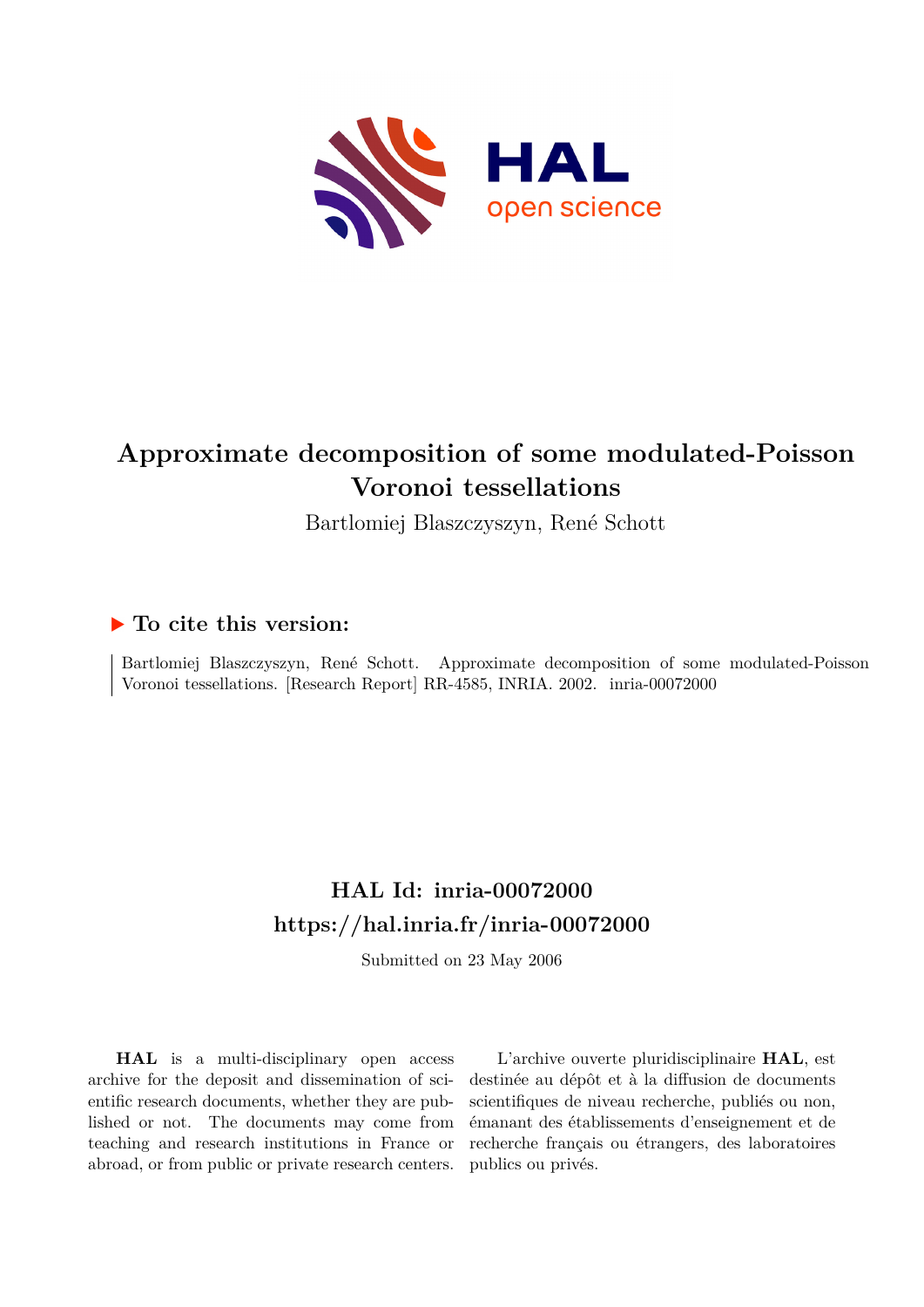

INSTITUT NATIONAL DE RECHERCHE EN INFORMATIQUE ET EN AUTOMATIQUE

# *Approximate decomposition of some modulated-Poisson Voronoi tessellations*

Bartłomiej Błaszczyszyn — René Schott



ISSN 0249-6399 ISRN INRIA/RR--4585--FR+ENG ISSN 0249-6399 ISRN INRIA/RR--4585--FR+ENG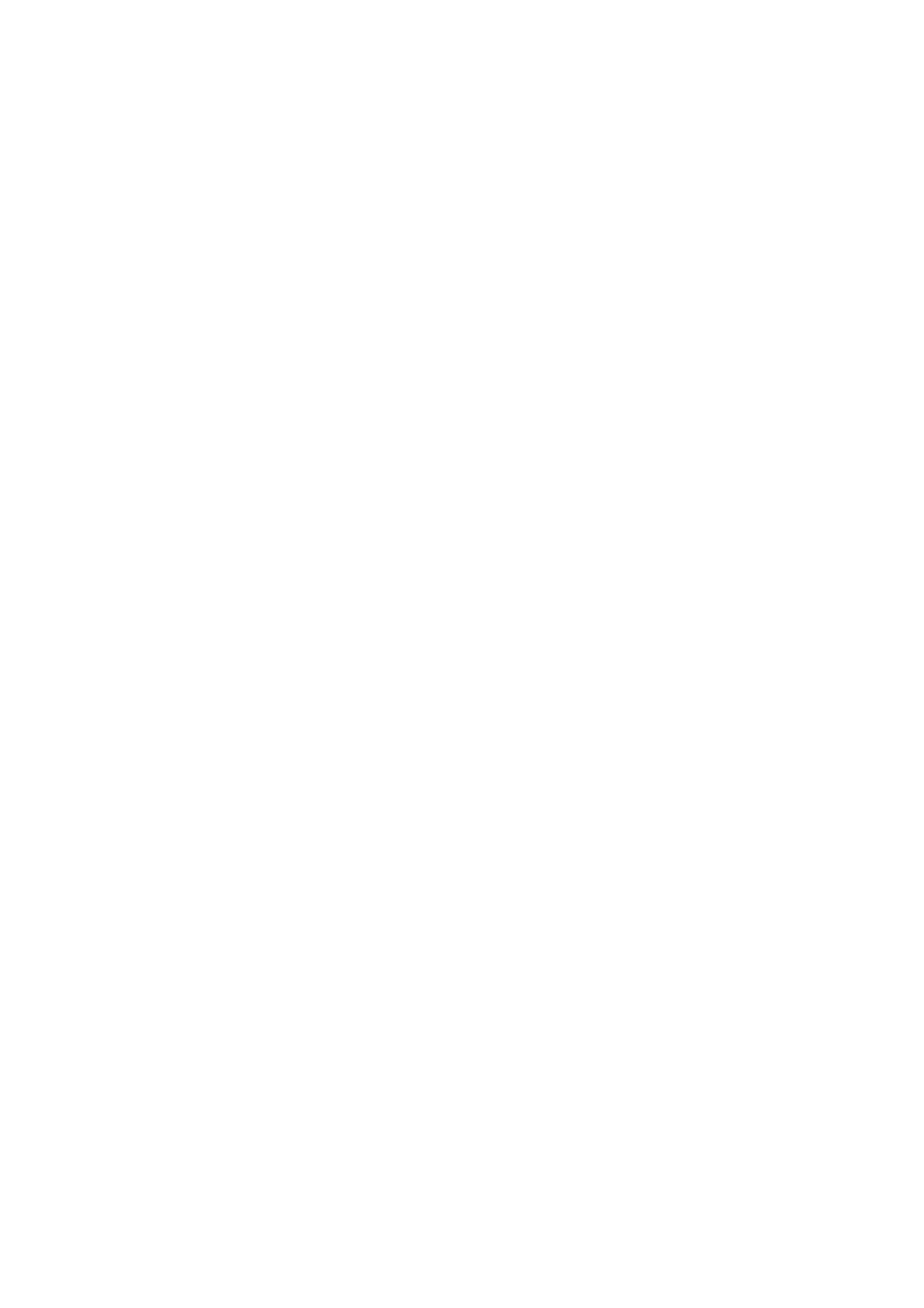

## $\blacksquare$  . The set of the set of the set of the set of the set of the set of the set of the set of the set of the set of the set of the set of the set of the set of the set of the set of the set of the set of the set of the +),) - ./#0#\*1 0

Bartłomiej Błaszczyszyn<sup>\*</sup>, René Schott<sup>†</sup>

Thème  $1$  — Réseaux et systèmes Projet TREC

Rapport de recherche  $n^*$  4585 — Octobre 2002 — 17 pages

Abstract: We consider the Voronoi tessellation of Euclidian space that is generated by an inhomogeneous Poisson point process whose intensity takes different constant values on sets of some finite partition of the space. Considering the Voronoi cells as marks associated to points of the point process, we prove that the intensity measure (mean measure) of the marked Poisson point process admits an approximate decomposition formula. The true value is approximated by a mixture of respective intensity measures for homogeneous models, while the explicit upper bound for the remaining term can be computed numerically for a large class of practical examples. By the Campbell formula, analogous approximate decomposition are deduced for the Palm distributions of individual cells. This approach makes possible the analysis of a wide class of non-homogeneous-Poisson Voronoi tessellations, by means of formulae and estimates already established for homogeneous cases. Our analysis applies also to the Poisson process modulated by an independent stationary random partition, in which case the error of the approximation of the double-stochastic-Poisson Voronoi tessellation depends on some integrated linear contact distribution functions of the boundaries of the partition elements.

**Key-words:** Voronoi tessellation, inhomogeneous Poisson point process, double stochastic Poisson point process, Boolean model, intensity measure, approximations, decomposability.

Åvõesi (1920) (1920) (1920) (1920) (1920) (1920) (1920) (1920) (1920) (1920) (1920) (1920) (1920) (1920) (1920) (1920) (1920) (1920) (1920) (1920) (1920) (1920) (1920) (1920) (1920) (1920) (1920) (1920) (1920) (1920) (192 E-mail: Rene.Schott@loria.fr

<sup>\*</sup> ENS/INRIA and Mathematical Institute University of Wrocław, ENS, 45 rue d'Ulm, 75005 Paris, France. E-mail: Bartek.Blaszczyszyn@ens.fr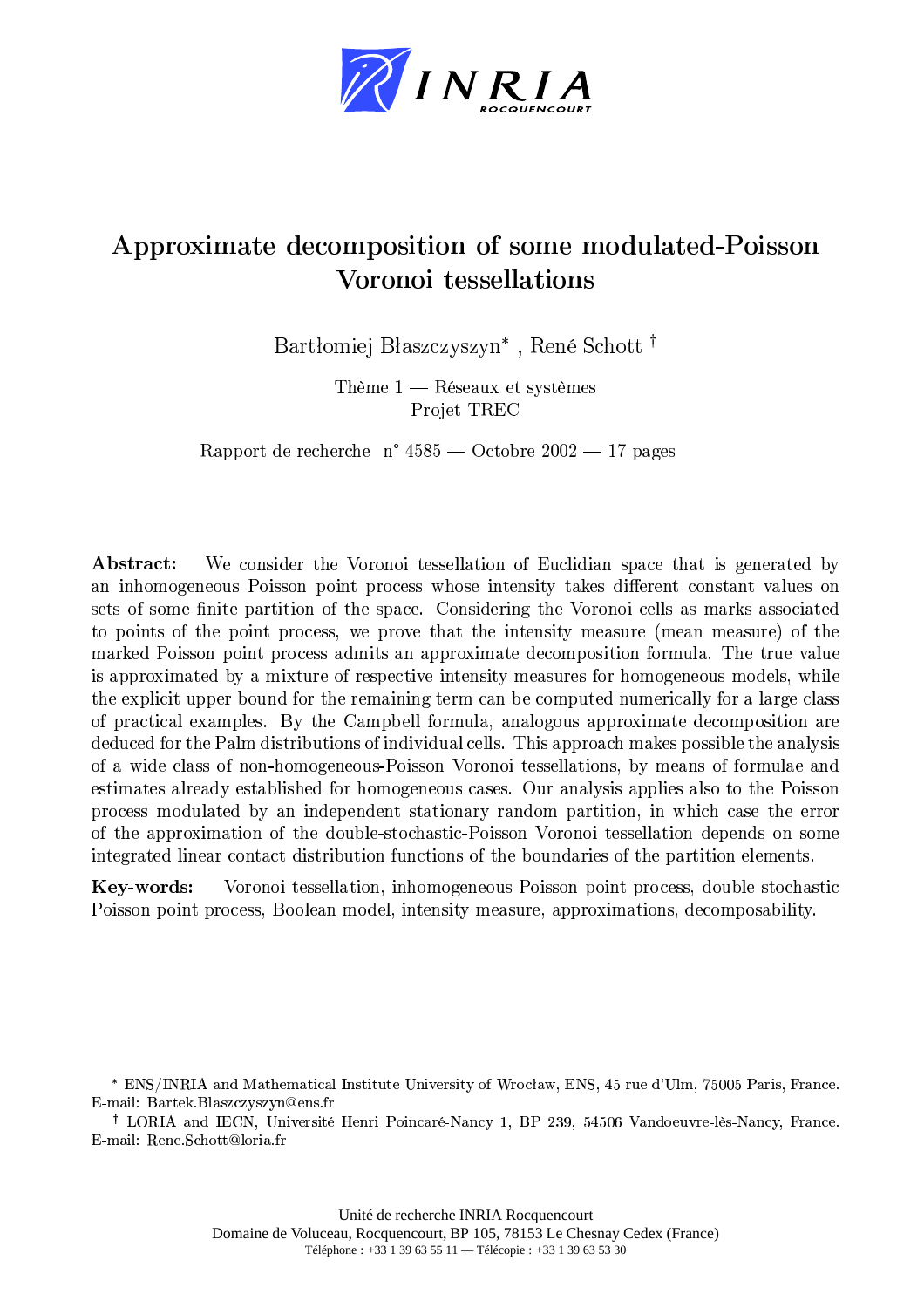## Décomposition approchée de mosaiques de Voronoï correspondant à des processus de Poisson modulés

Dans l'espace euclidien, nous considérons la mosaïque de Voronoï générée par Résumé: un processus de Poisson non homogène dont l'intensité prend différentes valeurs constantes sur les ensembles d'une certaine partition finie de l'espace. Considérant les cellules de Voronoï comme des marques associées à des points du processus ponctuel, nous montrons que la mesure intensité (mesure moyenne) du processus de Poisson ponctuel marqué admet une représentation par une formule de décomposition approchée. La valeur exacte est approximée par un mélange de mesures d'intensité correspondant à des modèles homogènes, tandis que la borne supérieure explicite du reste peut être calculée numériquement pour une large classe d'exemples pratiques. Des approximations du même type sont obtenues pour les distributions de Palm grâce à la formule de Campbell. L'analyse d'une large classe de mosaïques de Voronoï correspondant à des processus de Poisson ponctuels non-homogènes est possible grâce à des formules et des estimations déjà établies pour le cas homogène. Notre analyse s'applique aussi au processus de Poisson modulé par une partition aléatoire indépendante et stationnaire. Dans ce cas le terme d'erreur dépend de certaines formes intégrales définies sur les bords des éléments de la partition.

Mots-clés : Mosaïque de Voronoï, processus de Poisson ponctuel non-homogène, processus de Poisson ponctuel doublement stochastique, modèle booléen, approximations, décomposabilité.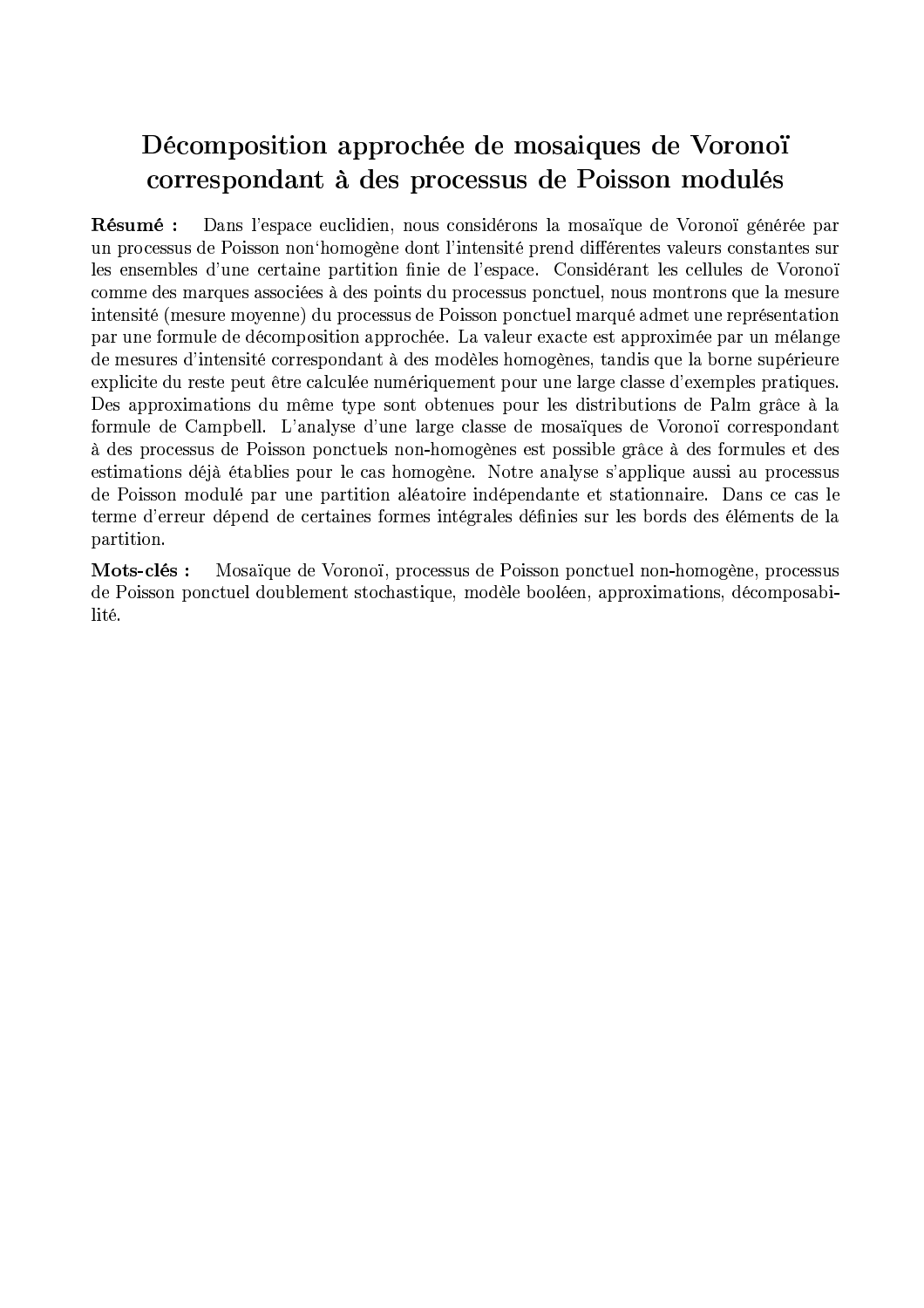#### $\mathbf{1}$ Introduction

*Voronoi tessellation* (VT) is a frequently used model of tessellation of the space (an extensive list of areas of applications can be found in [13, 12]). For a given locally finite system of points in the Euclidian space, VT is a division of the space into polyhedra (into polygons in the case of the plane) "about" the points of the system. Precisely, the Voronoi polygon (cell in common terminology) about a chosen point of the system is the subset of points of the space that lie closer to the chosen point than to any other point of the system. If the underlying system of points is a Poisson point process we call the resulting random tessellation the Poisson Voronoi *tessellation* (PVT).

In order to study statistical properties of random VT's one introduces the so called *typical* cell of the tessellation. Very roughly speaking, in stationary case, it can be seen as "randomly" chosen" from the set of cells. In non-stationary case its distribution depends on the location and is interpreted as conditional, given the underlying process has its point at this location (formal definitions require Palm theory; see Section 2). Known formulae for distributional properties of the typical cell of PVT's are almost entirely confined to the stationary (homogeneous) case. Even then, formulae are very complicated and mainly approximations are known (see a review in Section 10.6 of [13], and [9, 8, 6, 4] for some new results).

In this paper we study an approximation technique for the distribution of the typical cell of VT's generated by some class of *modulated-Poisson point processes*. The idea is to approximate the unknown distribution in the non-homogeneous case by a mixture of the known distributions for homogeneous Poisson cases. We are able to give analytically tractable bounds for the error of the approximation in total variation. This approach makes possible the analysis of a wide class of nonhomogeneous PVT's by means of the formulae and estimates already established for homogeneous cases.

Specifically, we consider the Poisson point process whose intensity takes different constant values on sets of some finite partition of the space. Note that the cell of the VT about a given point is fully shaped by the neighbors of that point in the system of generating points. Thus, provided the partition of the space is not very "fine" with respect to the intensities of the points, the resulting modulated-Poisson Voronoi tessellation (mPVT) is "locally homogeneous" PVT. Consequently, the "typical cell of a given partitioning set" is highly probably identical to the typical cell of the homogeneous scenario and a "randomly chosen cell from the whole mPVT" should have a distribution close to the mixture of the homogeneous cases. The error of such approximation comes from existence of cells that cross the boundaries between the partitioning sets. In the paper we formalize the above intuitive approximations and quantify the errors. Our analysis applies also to the Poisson process modulated by an independent stationary random partition, in which case the error of the approximation of the double-stochastic-Poisson VT depends on some integrated linear contact distribution functions of the boundaries of the partition elements.

One of the motivations for the study in question is modeling of modern communication networks, where application of the PVT has already proven to give some interesting results (see eg.  $[1, 2, 3, 7]$ ). Generally speaking, within this setting points of the Poisson process represent various communication devices (concentrators, routers, base stations, etc.) and the associated cells represent the regions of the plane or space served by these devices. Adopting homogeneous scenarios in such models is often to simplistic, since it ignores spatial fluctuations of the traffic (large cities versus rural areas etc). On the other hand, more adequate, nonhomogeneous models rapidly become to difficult to analyze. A possible attitude to take if we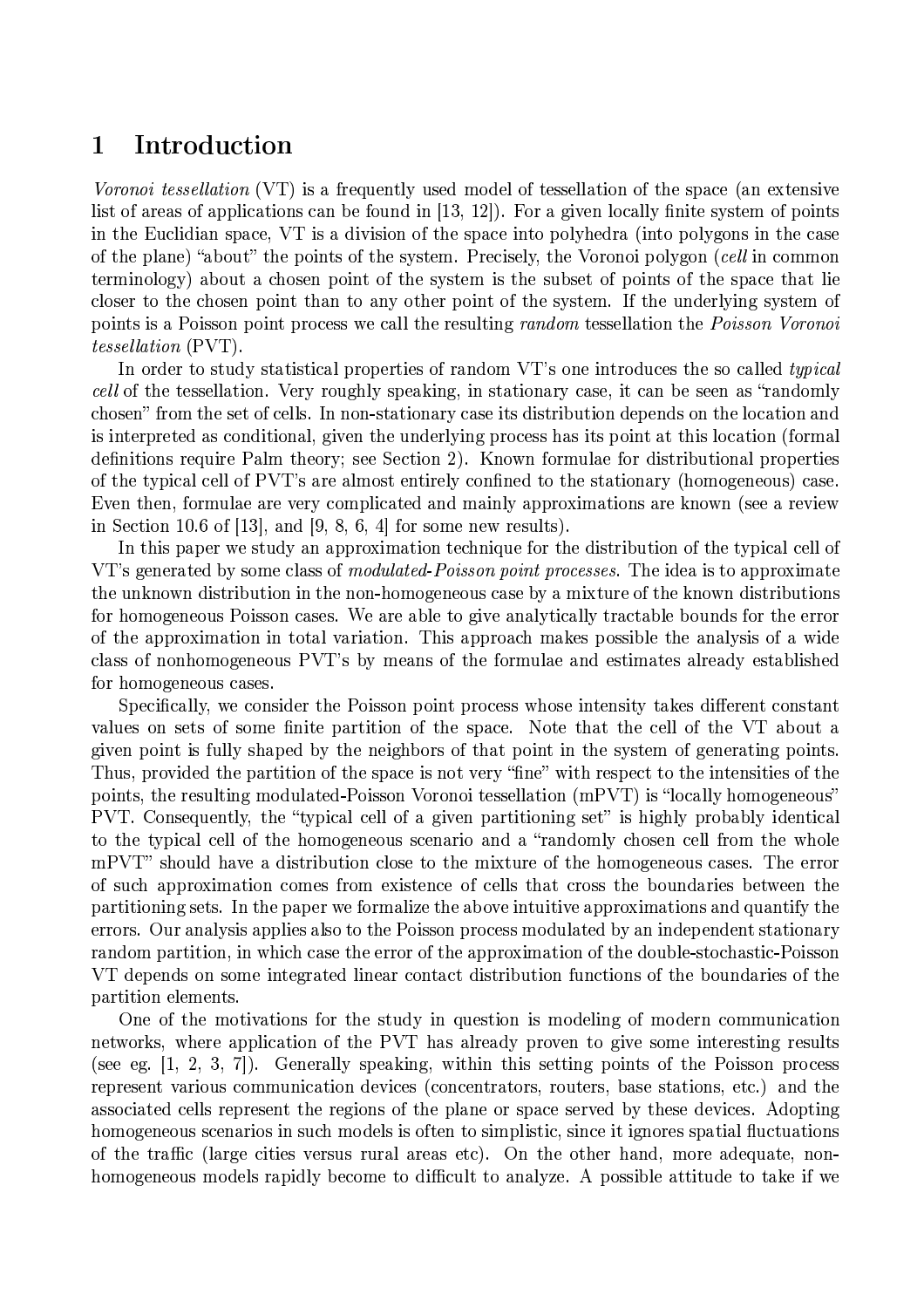want to improve upon this situation is to find a general framework, in which already available results concerning homogeneous cases could be integrated as "local solutions" into a "global" non-homogeneous model. We shall indicate that the paper demonstrates only very basic results for this approach, that could, however, help in working out of such a framework.

One can find in our approach yet another incarnation of a general idea of *decomposability*. This technique, that has been productive in analysis of economic, queueing and computer system models, relies on clustering of a large system of all variables into a small number of groups so that: (i) the interactions among the variables of each single group may be studied as if interactions among groups did not exit, and (ii) interactions among groups may be studied without reference to the interactions within groups. The system in this case is *completely decomposable.* When the interactions between groups of variables are non-null, but weak compared with interactions within groups, the system is said to be *near-completely decomposable* (see the monograph [5]). Using this terminology, our mPVT is near-completely decomposable model (more precisely: "near-completely decomposable in mean") and a modulated-Poisson Voronoi *quasi-tessellation* introduced in Example 3.3 is its completely decomposable approximation.

The rest of the paper is organized as follows. In Section 2 we introduce the modulated Poisson Voronoi tessellation and recall notions and facts concerning point processes, random closed sets and Palm theory that are our main tools. A general modulated marked point process, being our *generic* completely decomposable model, is introduced in Section 3; two basic results concerning the decomposability of its intensity and the distribution of its typical mark are given there too. The main results concerning the approximation decomposition of the modulated-Poisson Voronoi tessellation with deterministic and random modulation are given in Sections 4 and 5 respectively.

#### $\overline{2}$ Preliminaries

In this section we introduce modulated Poisson Voronoi tessellation and recall notions and facts concerning point processes, random closed sets and Palm theory that are used throughout the paper.

### Modulated-Poisson Voronoi tessellation — formulation of the prob- $\bf 2.1$ lem

Let  $\Phi_u = \sum_i \varepsilon_{X_i^u}$ ,  $u = 1, \ldots, \ell$  be independent stationary Poisson point processes on  $\mathbb{R}^d$ , with intensities, respectively  $\lambda_u > 0$ ; here and throughout  $\varepsilon_z$  is the atom measure at z. Let a measurable partition  $\chi = \{\chi_u : u = 1, \ldots, \ell\}$  of  $\mathbb{R}^d$  be given (the basic measure theoretic details concerning the considered objects are given below). We call the inhomogeneous Poisson point process

$$
\Phi_{\chi} \equiv \sum_{u=1}^{\ell} \sum_{i} \mathbb{I}(X_i^u \in \chi_u) \varepsilon_{X_i^u}
$$

the *x*-modulated Poisson process (*x*-mod PP). Obviously *x*-mod PP is an (in general) inhomogeneous Poisson point process with intensity measure  $\Lambda_{\chi}(\cdot)$  given by

$$
\Lambda_{\chi}(\mathrm{d}x) \equiv \mathbf{E}\left[\int_{\mathbb{R}^d} \mathbb{I}(y \in \mathrm{d}x) \, \Phi_{\chi}(\mathrm{d}y)\right] = \sum_{u=1}^{\ell} \mathbb{I}(x \in \chi_u) \lambda_u \, \mathrm{d}x. \tag{2.1}
$$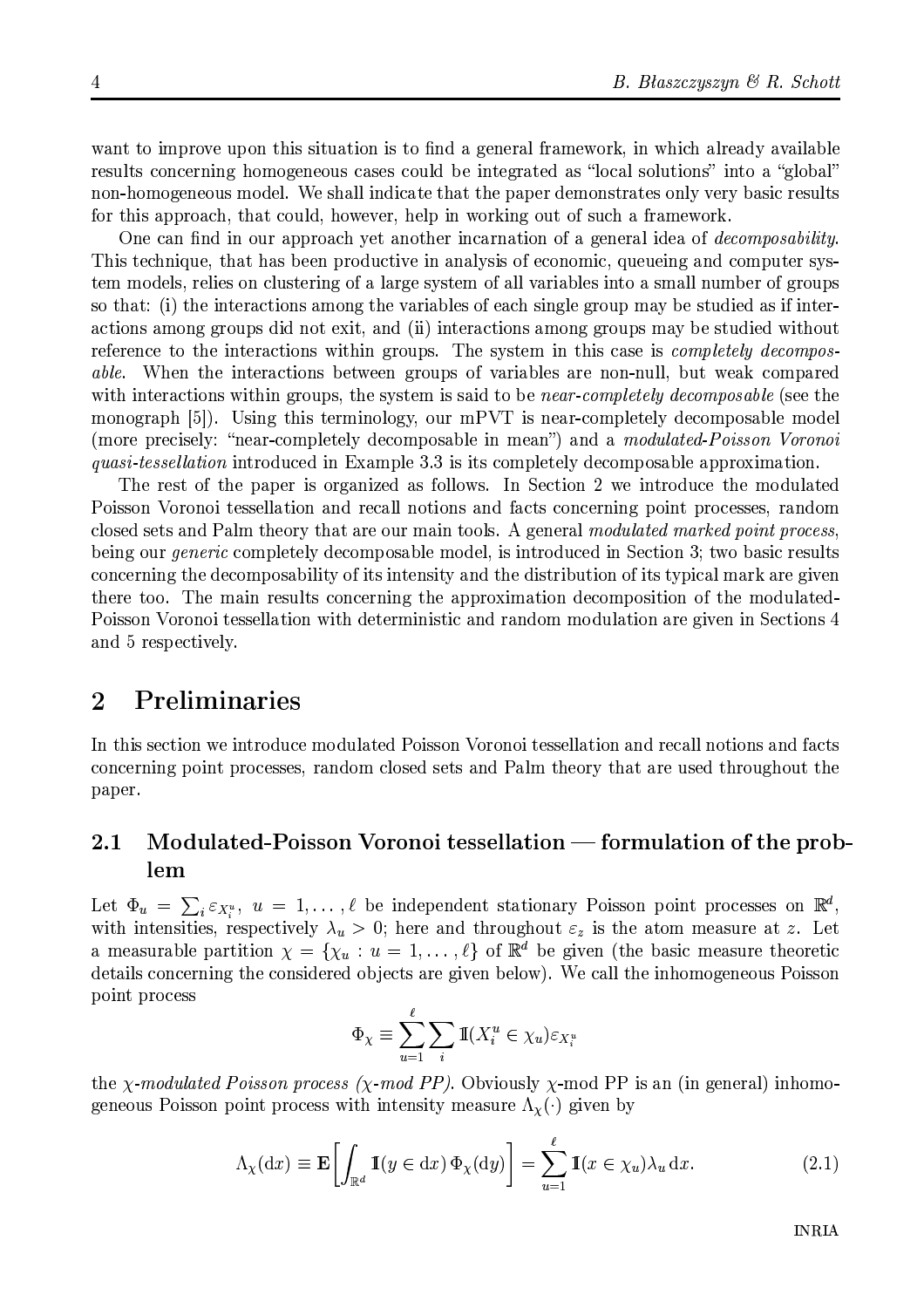Denote by  $V(X_i, \Phi_X)$  the subset of points of  $\mathbb{R}^d$  that lie closer to  $X_i$  than to any other point of  $\Phi_{\chi}$ . The Voronoi tessellation

$$
\mathcal{V}(\Phi_{\chi}) \equiv \sum_{X_i \in \Phi_{\chi}} \varepsilon_{(X_i, V(X_i, \Phi_{\chi}) - X_i)}, \tag{2.2}
$$

generated by  $\Phi_{\chi}$  (the formal definition is given below) will be called the  $\chi$ -modulated-Poisson Voronoi tessellation ( $\chi$ -mod PVT). Note that we consider the Voronoi tessellation as a marked point process, with marks being cells translated to the origin  $(C - x = \{y - x \in \mathbb{R}^d : y \in C\}),$ and as such, it has its intensity measure

$$
\tilde{\Lambda}^v_\chi(\mathrm{d}x \times L) \equiv \mathbf{E} \left[ \int_{\mathbb{R}^d} \mathbb{I}(y \in \mathrm{d}x) \mathbb{I}(V(0, \Phi_\chi - x) \in L) \Phi_\chi(\mathrm{d}y) \right],
$$

where L is an appropriately measurable subset of the space of closed subsets of  $\mathbb{R}^d$  (see the details bellow) and  $\sum_i \varepsilon_{x_i} + x = \sum_i \varepsilon_{x_i+x}$ .<br>Note at this stage, that this intensity does not admit any exact decomposition analogous

to (2.1). A reason for this is that the Voronoi cell  $V(x, \Phi_x)$  of a given point x of the  $\chi$ -mod PP  $\Phi_{\chi}$  depends on its neighboring points, which might be in different sets of the partition  $\chi$ . However, sometimes such decomposition might be a good approximation. In order to make this idea precise we need to recall some notions and introduce the notation.

#### $2.2\,$ Measure-theoretic settings

We consider the Euclidian space  $\mathbb{R}^d$  with its Borel  $\sigma$ -algebra  $\mathcal{B}(\mathbb{R}^d)$ . A generic space of marks M is a separable, complete metric space (polish space) with its Borel  $\sigma$ -algebra  $\mathcal{B}(\mathbb{M})$ . A specific example of this space of marks, considered throughout this paper, is the space  $\mathcal F$  of all closed subsets of  $\mathbb{R}^d$ . The topology on F is generated by the base of subsets  $\{F \in \mathcal{F} : F \cap K =$  $\emptyset, F \cap O \neq \emptyset$  for all K, O, respectively, compact and open subsets of  $\mathbb{R}^d$ . The space F is compact, Hausdorf, and separable (see Theorem 1-2-1, p. 3 in [10]) and we consider its Borel  $\sigma$ -algebra  $\mathcal{B}(\mathcal{F})$ . Let  $\tilde{\mathcal{N}}$  denote the space of counting measures on  $\mathbb{R}^d \times \mathbb{M}$  that are bounded on  $B \times M$  for bounded  $B \in \mathcal{B}(\mathbb{R}^d)$ , with the  $\sigma$ -algebra  $\sigma_{\tilde{\mathcal{N}}}$  on  $\tilde{\mathcal{N}}$  generated by the mappings  $\tilde{\mathcal{N}} \ni \tilde{\phi} \longmapsto \tilde{\phi}(B \times L)$  for all  $B \in \mathcal{B}(\mathbb{R}^d)$ ,  $L \in \mathcal{B}(\mathbb{M})$ . A marked point process  $\tilde{\Phi}$  is a measurable mapping from a given probabilty space to  $\tilde{\mathcal{N}}$ . A non-marked point process  $\Phi$  can be seen as  $\tilde{\Phi}$ with a trivial one-element space of marks  $M$ . A random closed set  $X$  is a measurable mapping from a given probability space to  $\mathcal F$ . For more details on measure-theoretic background of random closed sets see [10].

#### 2.3 Campbell formula

Consider marked point processes  $\tilde{\Phi} = \sum_i \varepsilon_{(X_i,M_i)}$  with points  $\Phi_u = \sum_i \varepsilon_{X_i}$  located in  $\mathbb{R}^d$  and with marks  $M_i$  in a measurable polish space M. We denote the intensity measure of  $\tilde{\Phi}$  by  $\Lambda(\mathrm{d}(x,m))$ 

$$
\tilde{\Lambda}(B, L) \equiv \mathbf{E}\left[\int_{\mathbb{R}}^{d} \int_{\mathbb{M}} \mathbf{I}(x \in B) \mathbf{I}(m \in L) \, \tilde{\Phi}(\mathrm{d}(x, m))\right]
$$

and by  $\Lambda(dx) \equiv \tilde{\Lambda}(dx \times M)$  the respective intensity measure of points. Note that for fixed  $L \in \mathcal{B}(\mathbb{M}), \Lambda(\cdot \times L)$  is absolutely continuous with respect to  $\Lambda(\cdot)$  and thus we have the following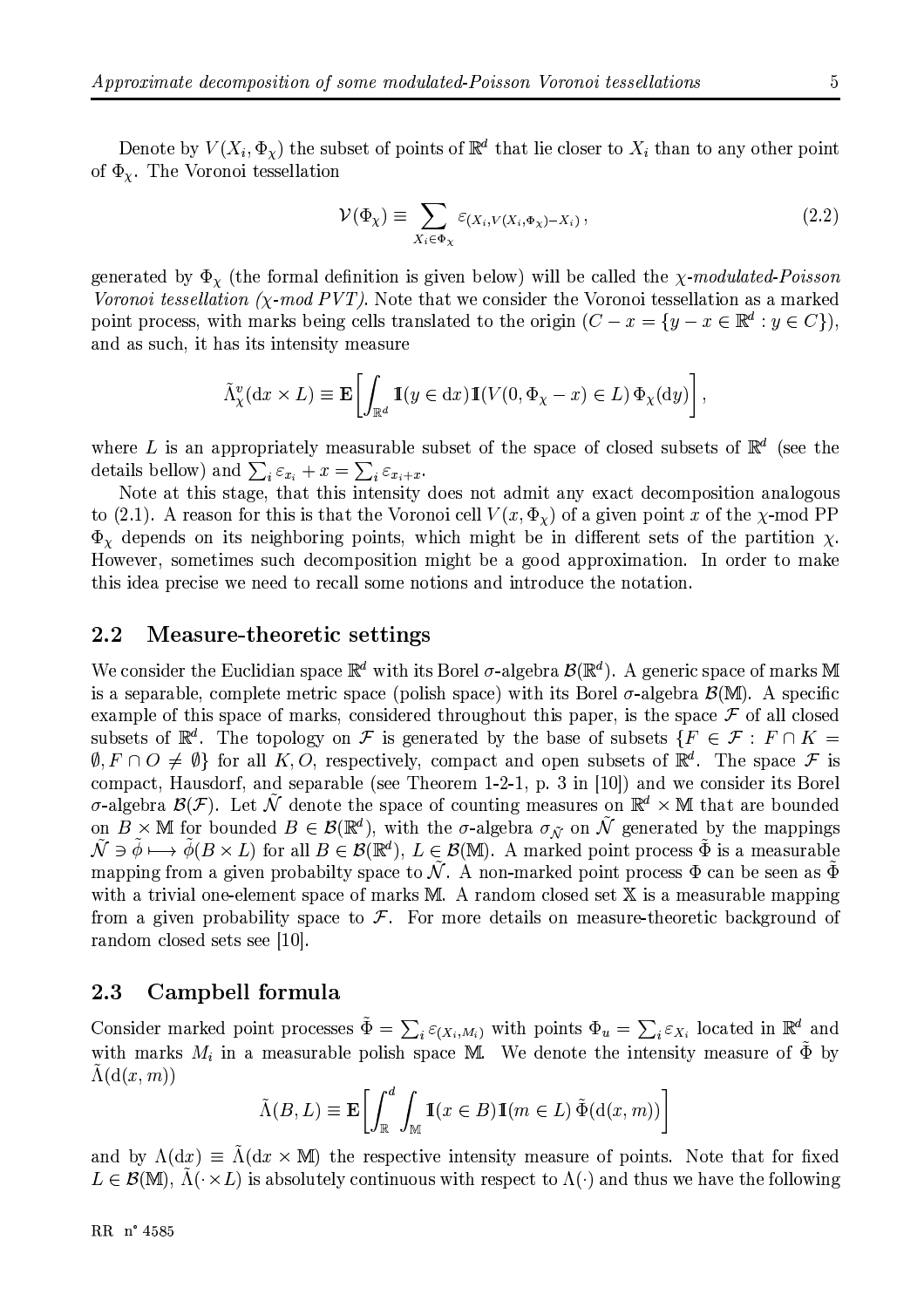disintegration called the Campbell formula

$$
\tilde{\Lambda}(B \times L) = \int_{\mathbb{R}^d} \int_{\mathbb{M}} \mathbb{I}(x \in B) \mathbb{I}(m \in L) \mathcal{M}(x; dm) \Lambda(dx).
$$
\n(2.3)

For fixed x, a (regular version) of the Radon-Nikodym derivative  $\mathcal{M}(x; \cdot)$  is called the (local) Palm distribution of the mark of the point at  $x$ , or, more loosely speaking, the distribution of the typical mark associated with the point located at x. (see e.g. [13]). If  $\Phi$  is stationary (motion invariant); i.e, when the distribution of  $\sum_i \varepsilon_{(X_i+x,M_i)}$  is the same as this of  $\sum_i \varepsilon_{(X_i,M_i)}$ for all  $x \in \mathbb{R}^d$ , it is also true that

$$
\tilde{\Lambda}(B \times L) = \int_{\mathbb{R}^d} \int_{\mathbb{M}} \mathbb{I}(x \in B) \mathbb{I}(m \in L) \mathcal{M}(\mathrm{d}m) \Lambda(\mathrm{d}x). \tag{2.4}
$$

where  $\lambda$  is called the intensity (constant) of the point process, and M is the so called *distribution* of the typical mark.

We say that  $\tilde{\Phi}$  is *independently marked* if (for any ordering of points that depends only on their locations) marks  $\{M_i\}$  constitute a sequence of independent, identically distributed random elements. Then the distribution of the typical mark  $M$  coincides with the distribution of any  $M_i$ .

#### Voronoi tessellation 2.4

For a given non-marked point process  $\Phi = \sum_i \varepsilon_{X_i}$ , the Voronoi tessellation (VT) generated by  $\Phi$  is the marked point process

$$
\tilde{\Phi} = \sum_i \varepsilon_{(X_i, V_i(\Phi) - X_i)},
$$

where marks are shifted to the origin random closed sets  $V_i(\Phi) = V(X_i, \Phi)$  (called cells) of points in  $\mathbb{R}^d$  that lie closer to the given point  $X_i$  than to any other point of  $\Phi$ ; i.e.,

$$
V(x,\phi) = \{ y \in \mathbb{R}^d : |y - x| \le \inf_{\phi \ni z \neq x} |y - z| \},\
$$

where |x| is the Euclidian norm in  $\mathbb{R}^d$ .

If the underlying point process  $\Phi$  is Poisson we will call  $\Phi$  the *Poisson-Voronoi tessellation* (PVT). By the Slinyak's theorem, the distribution of the typical cell  $\mathcal{M}^v(x; \cdot)$  of a point located at x in a general PVT coincides with the distribution of the set  $V(x, \Phi + \varepsilon_x) - x = V(0, \Phi - x + \varepsilon_0);$ i.e., with the distribution of the shifted to the origin cell created by an extra point at x added to the original realization of  $\Phi$ . For more details on the Voronoi tessellation see [11, 12].

#### 2.5 Random closed set

For any random closed set X in  $\mathbb{R}^d$  let  $T(K) = P(X \cap K \neq 0)$   $(K \subset \mathbb{R}^d$ , compact) be the capacity functional of  $X$ . For a stationary (motion invariant) random closed set  $X$  let  $p$  denote its volume fraction;  $p = P(0 \in X) = T({0}).$ 

A random closed set X is a (stationary) Boolean model (BM) if

$$
\mathbb{X} = \bigcup_{i} C_i + Y_i \tag{2.5}
$$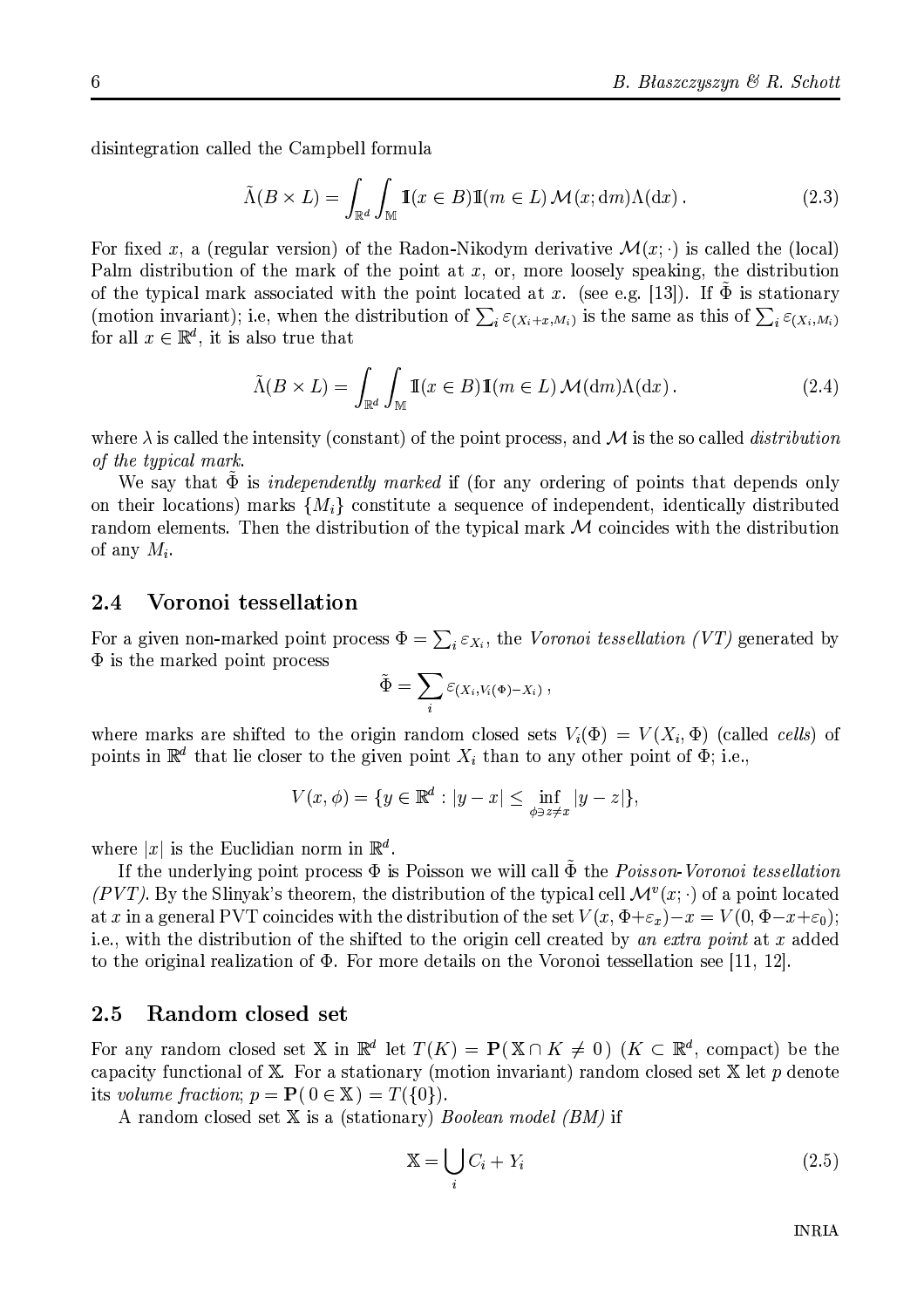where  $\sum_i \varepsilon_{(Y_i,C_i)}$  is an independently marked (stationary) Poisson point process (of germs) on  $\mathbb{R}^d$ , with marks  $C_i$  (called *grains*) being random closed sets (subsets of  $\mathbb{R}^d$ ). Let  $\tilde{\Phi}$  be stationary with intensity of germs  $\beta$ . Then, the capacity functional of the stationary BM X is

$$
T(K) = 1 - \exp\left[-\beta \int \nu(\check{C} + K) \mathcal{M}(\mathrm{d}C)\right],\tag{2.6}
$$

where  $\mathcal{M}(\cdot) = \mathbf{P}(C_0 \in \cdot)$  is the distribution of the so called *typical grain* of the BM,  $\check{C}$  $0-C=\{-z:z\in C\}$ , and  $\nu(\cdot)$  denotes the Lebesgue measure in  $\mathbb{R}^d$ . The volume fraction p of the BM X is equal to  $1-e^{-\beta \overline{c}}$  where  $\overline{c} = \int \nu(C) \mathcal{M}(dC)$  is the mean volume of the typical grain. Fore more details on the Boolean model and its applications see [13].

#### $2.6$ Minor notation

Let  $\nu_d$  denote the volume of the d-dimensional unit ball. For  $(x_1, \ldots, x_{d+1}) \in \mathbb{R}^d$  not lying on a common hyper-plane of dimension  $d-1$ , by  $B(x_1, \ldots, x_{d+1})$  we denote the open ball circumscribed on them. Let  $B_x(r)$  be the d-dimensional ball centered at x and with radius r. For  $A \subset \mathbb{R}^d$ , we denote by  $A^c = \mathbb{R}^d \setminus A$  the complement of A and  $\#A$  is the cardinal number of A. Throughout the paper  $\varepsilon_x$  is the atom measure  $\varepsilon_x(A) = 1$  if  $x \in A$  and 0 otherwise.

#### 3 Modulated marked point process

In this section we define a general *modulated marked point process* and give two basic results concerning the decomposability of its intensity measure and the distribution of its typical mark. In view of these results we see it as our *generic completely decomposable model*. As an incarnation of the generic modulated marked point process, in Example 3.3 we introduce a modulated-Poisson Voronoi quasi-tessellation that can be seen as the completely decomposable approximation of the modulated-Poisson Voronoi tessellation.

We construct the following  $\chi$ -modulated marked point process  $\tilde{\Phi}_{\chi}$  out of (possibly dependent) stationary marked point process  $\tilde{\Phi}^u = \sum_i \varepsilon_{(X^u, M^u_i)}, u = 1, \ldots, \ell$  and a partition  $\chi = {\chi_u : u = 1, \ldots, \ell}$  of  $\mathbb{R}^d$ 

$$
\tilde{\Phi}_{\chi} = \sum_{u=1}^{\ell} \sum_{i} \mathbb{I}(X_i^u \in \chi_u) \varepsilon_{(X_i^u, M_i^u)}.
$$
\n(3.1)

**Lemma 3.1** The intensity measure  $\tilde{\Lambda}_{\chi}$  of  $\tilde{\Phi}_{\chi}$  is given by

$$
\tilde{\Lambda}_{\chi}(B \times L) = \sum_{u=1}^{\ell} \lambda_u \nu(B \cap \chi_u) \mathcal{M}_u(L)
$$
\n(3.2)

where  $\lambda_u$  are intensities of points and  $\mathcal{M}_u$  distributions of typical marks of the component processes  $\Phi_u$  and B and L are measurable subsets of  $\mathbb{R}^d$  and M, respectively.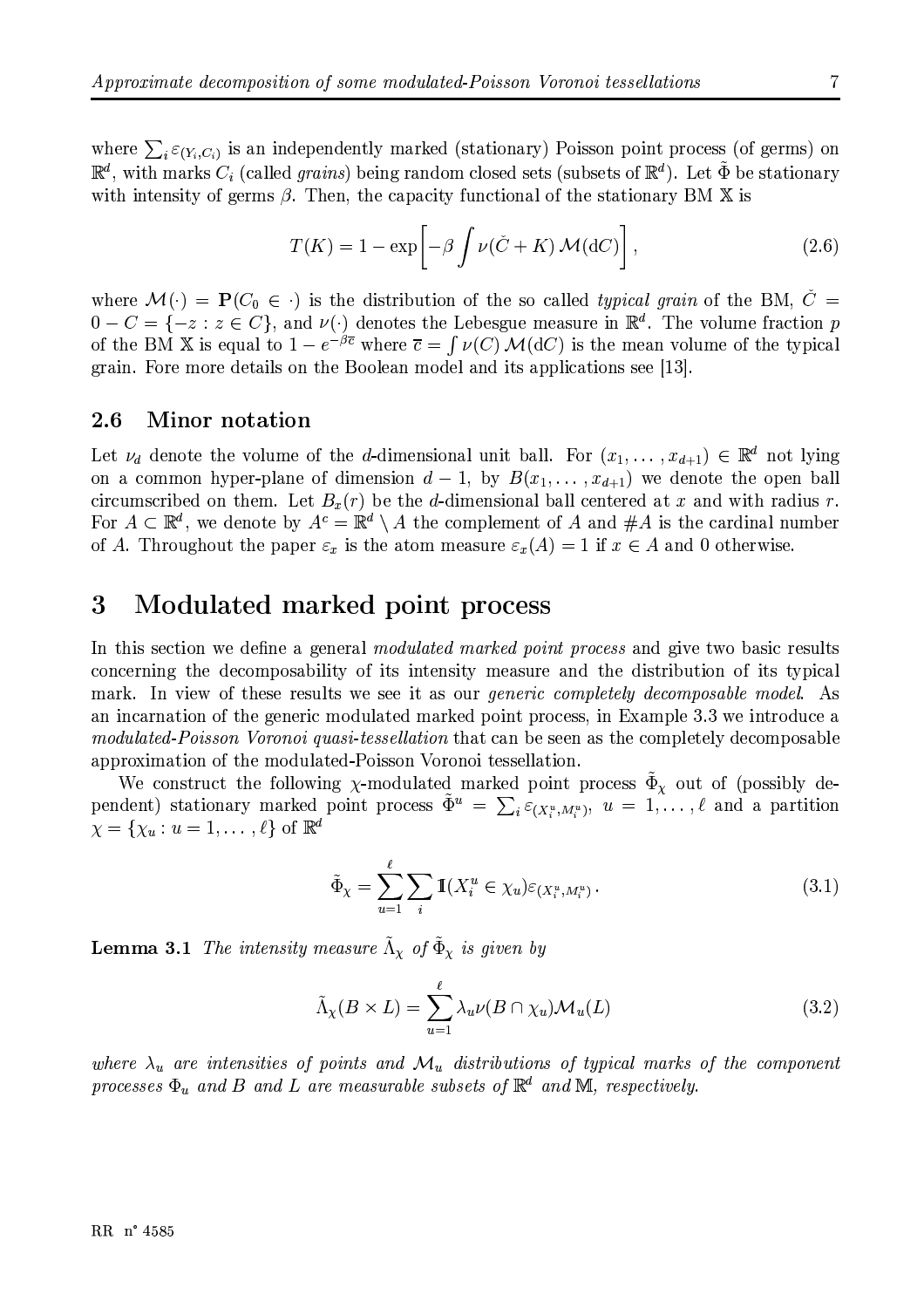Proof:

$$
\tilde{\Lambda}_{\chi}(B \times L) = \mathbf{E} \bigg[ \int_{\mathbb{R}^d} \int_{\mathbb{M}} \mathbb{I}(x \in B) \mathbb{I}(m \in L) \, \tilde{\Phi}_{\chi}(\mathrm{d}(x, m)) \bigg]
$$
\n
$$
= \sum_{u=1}^{\ell} \mathbf{E} \bigg[ \int_{\mathbb{R}^d} \int_{\mathbb{M}} \mathbb{I}(x \in B \cap \chi_u) \mathbb{I}(m \in L) \, \tilde{\Phi}_u(\mathrm{d}(x, m)) \bigg]
$$
\n
$$
= \sum_{u=1}^{\ell} \lambda_u \nu(B \cap \chi_u) \mathcal{M}_u(L)
$$

since  $\Phi_u$ ,  $u=1,\ldots,\ell$  are stationary.

Of course  $\Phi_x$  in general is not a stationary point process. Lets now suppose that the partition  $\chi$  is a realization of a motion invariant, random partition  $\Xi = {\{\Xi_u : 1, ..., \ell\}}$ , independent of  $\tilde{\Phi}_u, u = 1, \ldots, \ell$ . For each realization  $\Xi = \chi$  we construct the point process  $\tilde{\Phi}_\chi$  as described before and denote the resulting stationary-modulated marked point process by  $\tilde{\Phi}_{\Xi}$ . Obviously, the point process  $\Phi_{\Xi}$  is stationary, hence its intensity measure  $\Lambda_{(\Xi)}$  is of the form  $\lambda_{(\Xi)} dx \times$  $\mathcal{M}_{(\Xi)}(\mathrm{d} m)^{-1}$ .

**Lemma 3.2** The distribution of the typical mark of the stationary-modulated marked point process  $\Phi_{\Xi}$  is given by

$$
\mathcal{M}_{(\Xi)}(L) = \frac{1}{\lambda_{(\Xi)}} \sum_{u=1}^{\ell} \lambda_u p_u \mathcal{M}_u(L)
$$
\n(3.3)

where  $p_u$  is the volume fraction of  $\Xi_u$  and the constant intensity is

$$
\lambda_{(\Xi)} = \sum_{u=1}^{\ell} \lambda_u p_u. \tag{3.4}
$$

*Proof:* Using Lemma 3.1 we have the intensity measure  $\tilde{\Lambda}_{(\Xi)}$  of  $\tilde{\Phi}_{\Xi}$ 

$$
\tilde{\Lambda}_{(\Xi)}(B \times L) = \sum_{u=1}^{\ell} \lambda_u \mathbf{E}[\nu(B \cap \Xi_u)] \mathcal{M}_u(L). \tag{3.5}
$$

Now, for each stationary set  $\Xi_u$ 

$$
\mathbf{E}[\nu(B \cap \Xi_u)] = \int_B \mathbf{E}[\mathbb{1}(x \in \Xi_u)] dx
$$
  
= 
$$
\int_B \mathbf{E}[\mathbb{1}(0 \in \Xi_u)] dx
$$
  
= 
$$
\nu(B)p_u.
$$

Applying this to  $(3.5)$  and normalizing we get  $(3.3)$  and  $(3.4)$ .

Note that our  $\chi$ -mod PVT (2.2) is not a  $\chi$ -modulated marked point process in the sense of the definition (3.1). The difference will be clear in view of the following example.

<sup>&</sup>lt;sup>1</sup>We use  $(\Xi)$  as the subscript to emphasize that the respective expectations are taken with respect to the distribution of  $\Xi$  too. Thus,  $\mathcal{M}_{\Xi}$  is equal to conditional  $\mathcal{M}_{(\Xi)}$  given the realization  $\Xi$ .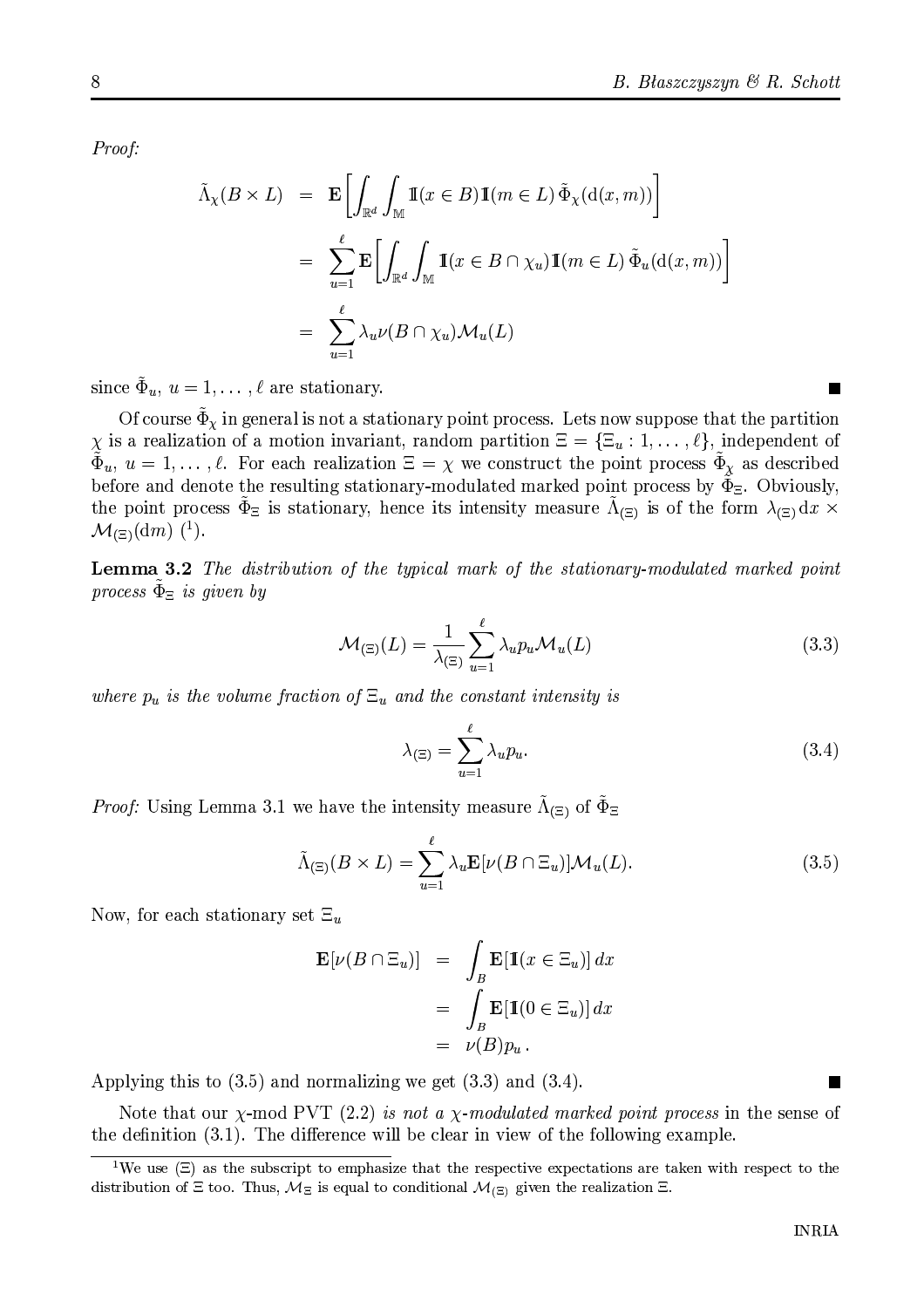Let  $\mathcal{V}(\Phi_u) = \sum_i \varepsilon_{(X_i^u, V_i^u - X_i^u)}$  be PVT's generated by independent homogeneous Poisson point processes  $\Phi_u$  with intensities  $\lambda_u$ ,  $u = 1, \ldots, \ell$ . We will call the following marked point process

$$
\mathcal{V}^q(\Phi_\chi) = \sum_{u=1}^\ell \sum_i \mathbb{I}(X_i^u \in \chi_u) \varepsilon_{(X_i^u, V_i^u - X_i^u)}
$$
(3.6)

the  $\chi$ -modulated-Poisson Voronoi quasi-tessellation ( $\chi$ -mod PVqT). Note that the  $\chi$ -mod PVqT  $V^q(\Phi_{\chi})$  is a modulated marked point process in the sense of the definition (3.1) thus properties of its cells can be established by means of Lemmas 3.1 and 3.2. On the other hand, the cells of our quasi-tessellation, unlike cells of a "true tessellation", might not be disjoint and their union might not cover the whole space. Obviously the phenomena of "overlapping" cells and "wholes" are more likely to occur close to the boundary of each  $\chi_u$  where some points of  $\Phi_u$ have neighbors among the points of  $\Phi_v$ ,  $v \neq u$ . It would be a true tessellation, namely the  $\chi$ -mod PVT, if all the cells were generated by the common pattern  $\Phi_{\chi}$  of points and not out of the component point processes  $\Phi_u$ . However, we might expect, that at least in some cases, the existence of the cells intersecting boundaries of  $\chi_u$  is negligible and the distribution of the "true"  $\chi$ -mod PVT can be approximated by  $\chi$ -mod PVqT. This idea will be developed in the remaining part of the paper.

### $\overline{4}$ Decomposition approximation of the modulated-Poisson Voronoi tessellation

In this section we show how the intensity measure of the modulated-Poisson Voronoi tessellation can be approximated by the intensity measure of the modulated-Poisson Voronoi quasitessellation of Example 3.3 that admits the complete decomposition given in Lemma 3.1. In Proposition 4.2, that is our main result concerning approximations of the model with the deterministic modulation  $\chi$ , we give the upper bound for the error of the approximation. As a corollary we obtain an approximate decomposition of the distribution of the typical cell located at a given point. The quality of the approximation depends on some integrated distance of this point to the boundary of the element of the partition it belongs to.

Lets denote by  $\tilde{\Lambda}_{\chi}^{\nu}$  the intensity measure of the  $\chi$ -mod PVT  $\mathcal{V}(\Phi_{\chi})$  and let  $\mathcal{M}_{u}^{\nu}$  by the distribution of the typical mark (cel) of the homogeneous PVT  $\mathcal{V}(\Phi_{u})$ ,  $u = 1, ..., \ell$ .

For each  $u = 1, \ldots, \ell$  lets define an auxiliary dominating process

$$
\Phi_u^{\max} = \sum_{u':\lambda_{u'} \geq \lambda_u} \sum_i \mathbb{I}(X_i^{u'} \in \chi_{u'}) \varepsilon_{X_i^{u'}} + \sum_{u'' : \lambda_{u''} < \lambda_u} \sum_i \mathbb{I}(X_i^u \in \chi_{u''}) \varepsilon_{X_i^u}.
$$

For a given point  $x \in \mathbb{R}^d$  and a realization  $\phi$  of a point process on  $\mathbb{R}^d$  let  $\mathcal{N}(x, \phi)$  denote the subset of points of  $\phi$ , which in the Voronoi tesselation  $\mathcal{V}(\phi + \varepsilon_x)$  have cells sharing an edge with the cell  $V(x, \phi + \varepsilon_x)$ . Formally

$$
\mathcal{N}(x,\phi)=\bigg\{y\in\phi:\phi\Big(B(x,y,z_1,\ldots,z_{d-1})\Big)=0\text{ for some }z_1,\ldots,z_{d-1}\in\phi\bigg\}.
$$

Finally, let

$$
\zeta(\chi,\phi) = \bigcup_{u=1}^{\ell} \{x \in \chi_u : \mathcal{N}(x,\phi) \cap \chi_u^c \neq \emptyset\}
$$

RR n° 4585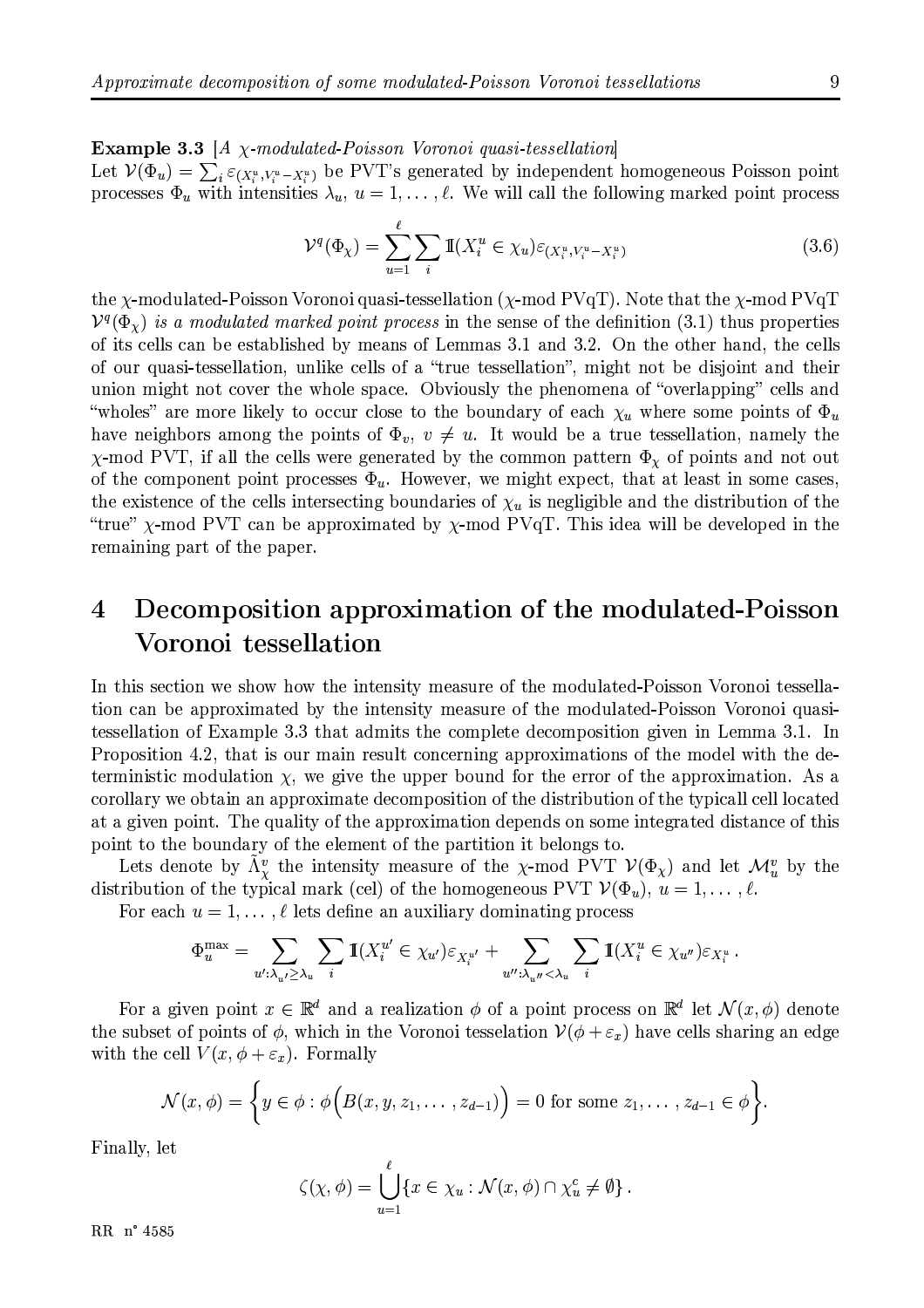The following lemma gives an approximate decomposition of the intensity measure of  $\chi$ mod PVT. Note that the sum  $\sum_{u=1}^{\ell}$  in (4.1) bellow is the intensity measure of the  $\chi$ -modulated-Poisson Voronoi quasi-tessellation from Example 3.3.

**Lemma 4.1** The intensity measure  $\tilde{\Lambda}^v$  of  $\chi$ -mod PVT  $\mathcal{V}(\tilde{\Phi}_\chi)$  admits the following decomposition

$$
\tilde{\Lambda}^v_\chi(B \times L) = \sum_{u=1}^\ell \lambda_u \nu(B \cap \chi_u) \mathcal{M}^v_u(L) + R(B \times L) , \qquad (4.1)
$$

where B and L are measurable subsets of  $\mathbb{R}^d$  and M respectively, and the remaining term is equal to

$$
R(B \times L) \tag{4.2}
$$

$$
= \sum_{u=1}^{\ell} \mathbf{E} \left[ \int_{\chi_u \cap B} \mathbb{1} \left( x \in \zeta(\chi, \Phi_u^{\max}) \right) \left( \mathbb{1}(V(0, \Phi_\chi - x) \in L) - \mathbb{1}(V(0, \Phi_u - x) \in L) \right) \Phi_\chi(\mathrm{d}x) \right].
$$

*Proof:* Note first that we can take the probability space such that almost surely  $\Phi_{u_1} \subset \Phi_{u_2} \subset$  $\ldots \subset \Phi_{u_{\ell}}$ , where  $\lambda_{u_1} \leq \lambda_{u_2} \leq \ldots \leq \lambda_{u_{\ell}}$ . In fact, the distribution of the  $\Phi_{\chi}$  remains the same if all  $\Phi_u$  are constructed by successive thinning of  $\Phi_{u_\ell}$ . Let it be the case. Following along the same line as in the proof of Lemma 3.1 we state that  $(4.1)$  is true with the remaining term equal to

$$
\sum_{u=1}^{\ell} \mathbf{E} \left[ \int_{\chi_u \cap B} \mathbb{1} \Big( V(x, \Phi_\chi) \neq V(0, \Phi_u) \Big) \Big( \mathbb{1} \big( V(0, \Phi_\chi - x) \in L \big) - \mathbb{1} \big( V(0, \Phi_u - x) \in L \big) \Big) \, \Phi_\chi(\mathrm{d}x) \right].
$$

Note now that  $V(x, \Phi_x) = V(x, \Phi_u)$  is equivalent to  $\mathcal{N}(x, \Phi_x) = \mathcal{N}(x, \Phi_u)$ . Moreover, for  $x \in$  $\chi_u$ , if  $\mathcal{N}(x, \Phi_u^{\max}) \subset \chi_u$ , then  $\mathcal{N}(x, \Phi_u^{\max}) = \mathcal{N}(x, \Phi_\chi) = \mathcal{N}(x, \Phi_u)$ . Thus  $V(x, \Phi_\chi) \neq V(x, \Phi_u)$ implies  $\mathcal{N}(x, \Phi_n^{\max}) \not\subset \chi_u$ ; i.e.,  $x \in \zeta(\chi, \Phi_n^{\max})$ , which completes the proof.

Our main task now is to give a numerically tractable upper bound for the absolute value of the correcting term  $R(\cdot, \cdot)$  in the decomposition (4.1). Lets denote by  $\lambda_{\max} = \max{\lambda_u : u =$  $1,\ldots,\ell$ ,  $\lambda_{\min} = \min\{\lambda_u : u = 1,\ldots,\ell\}.$ 

**Proposition 4.2** The intensity measure  $\tilde{\Lambda}^v$  admits the docomposition (4.1) and the remaining term is bounded by

$$
|R(B \times L)|
$$
\n
$$
\leq \frac{2^{d^2}}{d} \sum_{u=1}^{\ell} \frac{\lambda_{\max}^{d-1}}{\lambda_u^{d-2}} \int_{\mathbb{R}^d} \int_{\mathbb{R}^d} e^{-\lambda_u \nu_d |x-y|^d/2^{d+1}} \mathbb{I}(x \in \chi_u \cap B) \Big(\sum_{u' \neq u} \max(\lambda_u, \lambda_{u'}) \mathbb{I}(y \in \chi_{u'})\Big) dxdy.
$$
\n
$$
(4.3)
$$

 $u' \neq u$ 

*Proof:* Using Lemma 4.1

$$
|R(B \times L)| \leq \sum_{u=1}^{\ell} 2\mathbf{E} \left[ \int_{\chi_u} \mathbb{I}(x \in B) \mathbb{I}\left(x \in \zeta(\chi, \Phi_u^{\max})\right) \Phi_{\chi}(\mathrm{d}x) \right].
$$

Note that by the definition

$$
\mathbb{I}\Big(x\in\zeta(\chi,\Phi_u^{\max})\Big)=\sum_{u=1}^{\ell}\mathbb{I}\Big(x\in\chi_u,\mathcal{N}(x,\Phi_u^{\max})\cap\chi_u^c\neq\emptyset)\Big)
$$

**INRIA**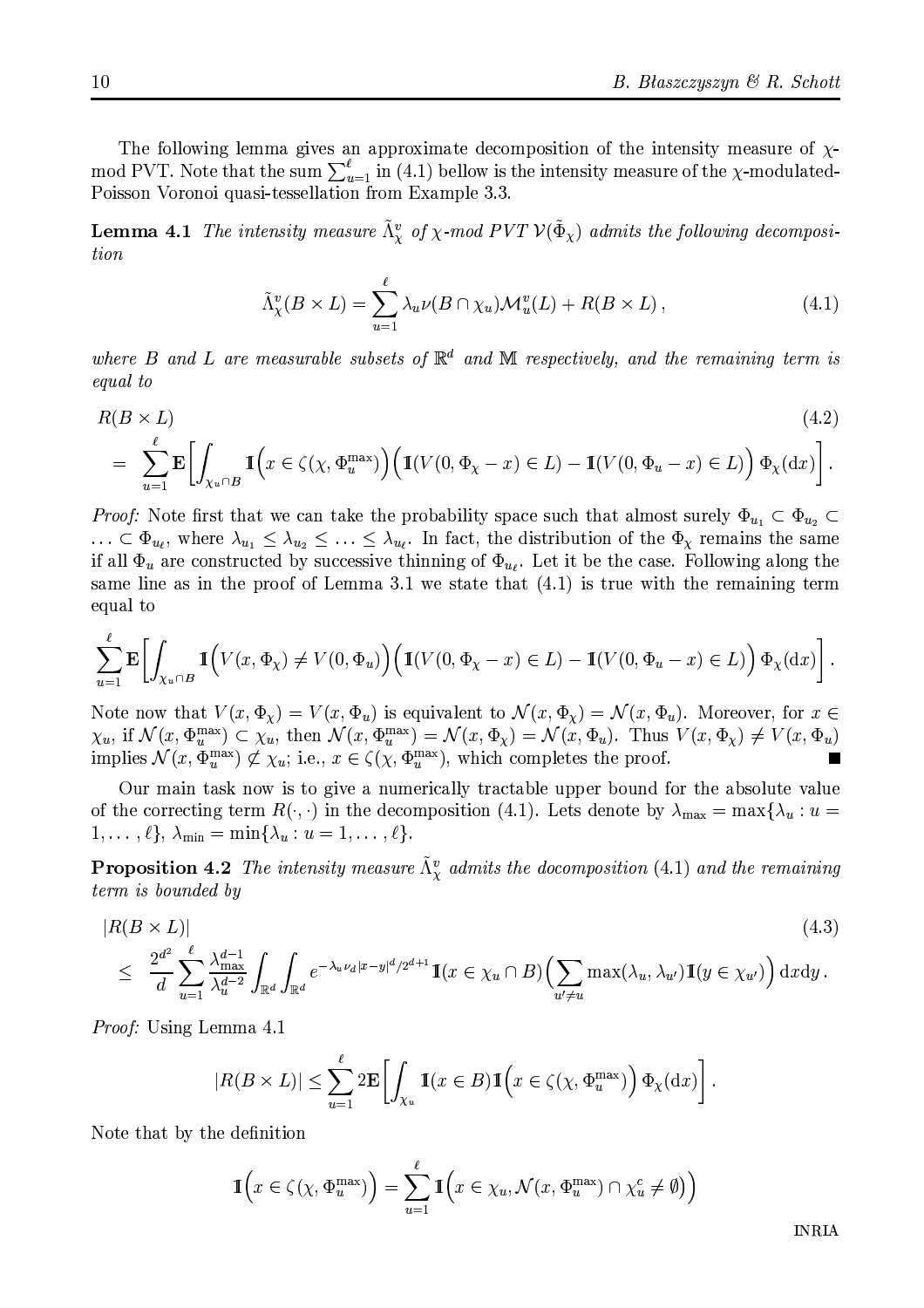and for  $x \in \chi_u$ , such that  $\Phi_u({x}) = 1$ 

$$
\mathbb{I} \left( \mathcal{N}(x, \Phi_u^{\max}) \cap \chi_u^c \neq \emptyset \right) \leq \# \left( \mathcal{N}(x, \Phi_u^{\max}) \cap \chi_u^c \right)
$$
\n
$$
\leq \frac{1}{d(d-1)!} \int_{\mathbb{R}^d} \mathbb{I}(y \in \chi_u^c) \overbrace{\int_{\mathbb{R}^d} \cdot \int_{\mathbb{R}^d}}^{\substack{d-1 \\ d-1}} \mathbb{I}\left(\Phi_u^{\max}\left(B(x, y, z_1, \dots, z_{d-1})\right) = 0\right)
$$
\n
$$
\times \left(\Phi_u^{\max}\right)^{(d)} \left(\mathrm{d}(y, z_1, \dots, z_{d-1})\right),
$$

where

$$
\left(\Phi_u^{\max}\right)^{(d)}(\mathrm{d}(y,z_1,\ldots,z_{d-1}))1\!\!1(y,z_1,\ldots,z_{d-1}\text{ distinct})\Phi_u^{\max}(\mathrm{d}y)\Phi_u^{\max}(\mathrm{d}z_1)\ldots\Phi_u^{\max}(\mathrm{d}z_{d-1})
$$

is the so-called *factorial moment* of  $\Phi_u^{\text{max}}$  (note that  $1/(d(d-1)!)$ ) stands in the previous bound since each point  $y \in \mathcal{N}(x, \Phi_u^{\max})$ , as a neighbour of x, is counted by the integral there with d different tuples of co-neighbours  $\{z_1, \ldots, z_{d-1}\}$  and each such non-ordered tuple is counted by the factorial moment  $(d-1)!$  times). This makes

$$
|R(B \times L)|
$$
\n
$$
\leq \sum_{u=1}^{\ell} \frac{2\lambda_{\max}^{d-1} \lambda_u}{d!} \int_{\mathbb{R}^d} \mathbb{1}(x \in B \cap \chi_u) \int_{\mathbb{R}^d} \left( \sum_{u' \neq u} \max(\lambda_u, \lambda_{u'}) \mathbb{1}(y \in \chi_{u'}) \right)
$$
\n
$$
\times \int_{\mathbb{R}^d} \int_{\mathbb{R}^d} e^{-\lambda_u \nu(B(x, y, z_1, \dots, z_{d-1}))} dxdydz_1 \dots dz_{d-1}.
$$
\n
$$
(4.4)
$$

Next, we use approximation of the volume of the d-dimensional ball circumscribed on  $x, y, z_1$ ,  $\ldots, z_{d-1}$ 

$$
\nu((B^o(x, y, z_1, \ldots, z_{d-1})) \geq \frac{\nu_d}{2^d} \Big( \max_{i=1,\ldots,d-1} \{|x-y|, |y-z_i|\} \Big)^d
$$
  
 
$$
\geq \frac{\nu_d}{2^{d+1}} \Big( |x-y|^d + \Big( \max_{i=1,\ldots,d-1} |y-z_i|\Big)^d \Big).
$$

Thus,

$$
\int_{\mathbb{R}^d} \int_{\mathbb{R}^d} e^{-\lambda_u \nu(B^o(x, y, z_1, \dots, z_{d-1}))} dz_1 \dots dz_{d-1}
$$
\n
$$
\leq (d-1)! e^{-\lambda_u \nu_d |x-y|^d/2^{d+1}} \int_{\mathbb{R}^d} \int_{\mathbb{R}^d} e^{-\lambda_u \nu_d |z_1|^d/2^{d+1}} \mathbb{1}(|z_1| \geq \dots \geq |z_{d-1}|) dz_1 \dots dz_{d-1}
$$
\n
$$
= (d-1)! e^{-\lambda_u \nu_d |x-y|^d/2^{d+1}} \frac{2^{(d+1)(d-1)}}{\lambda_u^{d-1}}
$$

and applying this to  $(4.4)$  we obtain  $(4.3)$ .

**Corollary 4.3** Let  $\chi$ -mod PP  $\Phi_{\chi}$  be given, fix x in the interior of  $\chi_u$  for some  $u \in \{1, ..., \ell\}$ and consider  $\Phi_{\chi} + \varepsilon_x$ . Then the distribution of the cell  $V(x, \Phi_{\chi} + \varepsilon_x)$  can be approximated in

 $\overline{\phantom{a}}$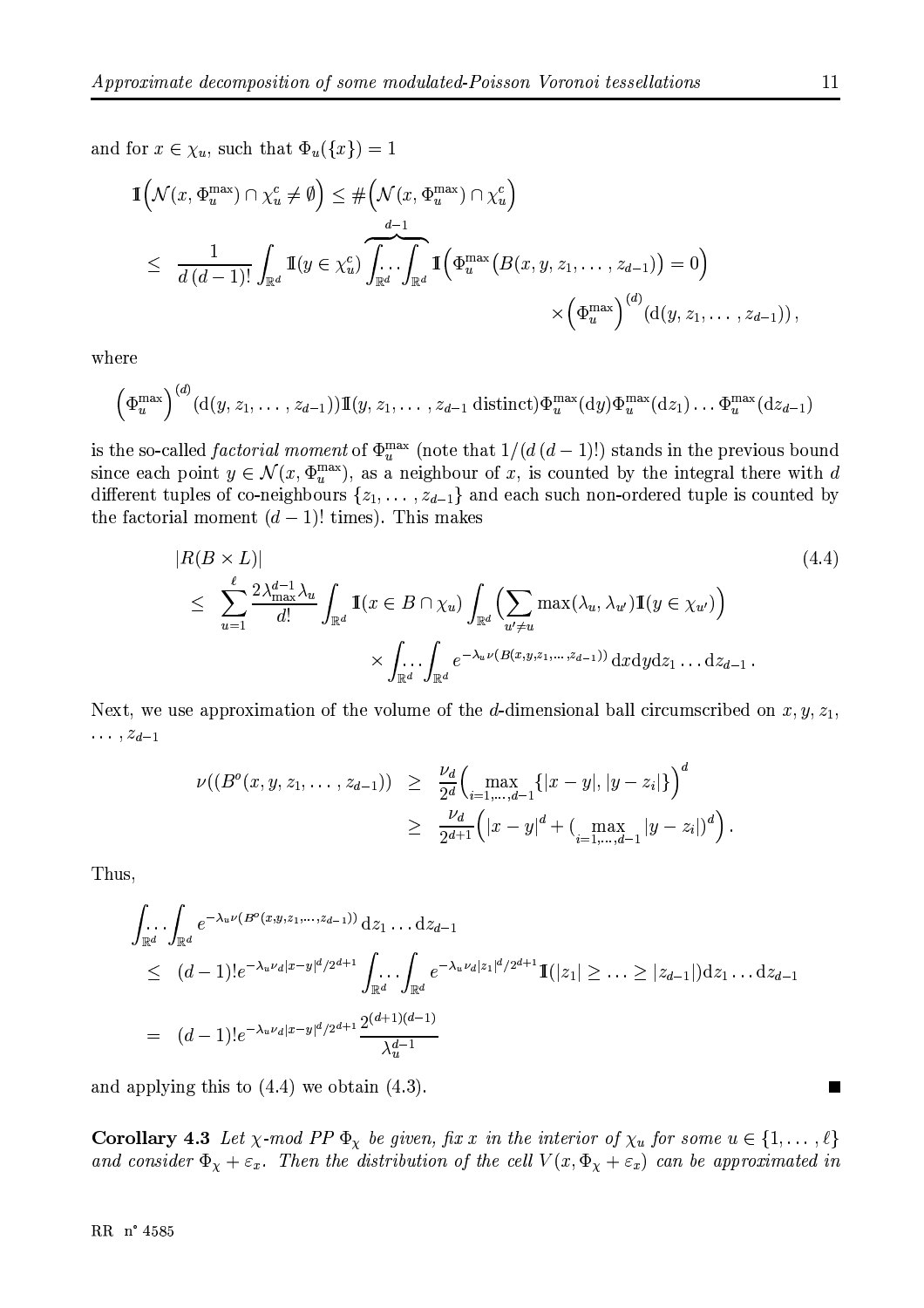total variation by the distribution of the typical cell  $\mathcal{M}_u^v$  of the homogeneous PVT  $\mathcal{V}(\Phi_u)$  as follows: for almost all  $x \in \chi_u$ 

$$
\sup_{L \in \mathbb{M}} \left| \mathbf{P} \left( V(x, \Phi_{\chi} + \varepsilon_{x}) - x \in L \right) - \mathcal{M}_{u}^{v}(L) \right|
$$
\n
$$
\leq \frac{2^{d^{2}}}{d} \frac{\lambda_{\max}^{d-1}}{\lambda_{u}^{d-1}} \sum_{u' \neq u} \max(\lambda_{u}, \lambda_{u'}) \int_{\mathbb{R}^{d}} e^{-\lambda_{u} \nu_{d} |x - y|^{d} / 2^{d+1}} \mathbf{I}(y \in \chi_{u'}) \, dy.
$$
\n(4.5)

*Proof:* By the Slivnyak's theorem, we have for almost all  $x$ 

$$
\mathbf{P}\big(V(x,\Phi_x+\varepsilon_x-x)\in L\big)=\frac{d\tilde{\Lambda}_\chi(\cdot\times L)}{d\Lambda_\chi(\cdot)}(x)
$$

Thus, by Campbell formulas 2.3 and 2.4 and Proposition 4.2 for all measurable  $B \subset \chi_u$ 

$$
\left| \int_{B} \mathbf{P} \left( V(x, \Phi_{\chi} + \varepsilon_{x}) - x \in L \right) - \mathcal{M}_{u}^{v}(L) \, dx \right|
$$
\n
$$
= \left| \frac{1}{\lambda_{u}} \tilde{\Lambda}_{\chi}^{v}(B \times L) - \nu(B) \mathcal{M}_{u}^{v}(L) \right|
$$
\n
$$
\leq \frac{2^{d^{2}}}{d} \frac{\lambda_{\max}^{d-1}}{\lambda_{u}^{d-1}} \sum_{u' \neq u} \max(\lambda_{u}, \lambda_{u'}) \int_{\mathbb{R}^{d}} \int_{\mathbb{R}^{d}} e^{-\lambda_{u} \nu_{d} |x - y|^{d} / 2^{d+1}} \mathbb{I}(x \in B) \mathbb{I}(y \in \chi_{u'}) \, dx dy.
$$

This completes the proof, since  $B$  and  $L$  can be chosen arbitrarily.

The following result concerning means of bounded functionals of the Voronoi cell follows immediately from Corollary 4.3.

**Corollary 4.4** Let  $V(x, \Phi_x + \varepsilon_x)$  be as in Corollary 4.3 and let  $f(\cdot)$  be a bounded set-function with  $\sup_{\mathbb{R}^d \supset Dclosed} |f(D)| \leq f_{\sup} < \infty$  for some constant  $f_{\sup}$ . Then the mean function f of the cell  $V(x, \Phi_x + \varepsilon_x)$  can be approximated by the mean function f of the typical cell of the homogeneous  $\overline{PVT} \mathcal{V}(\Phi_u)$  as follows

$$
\mathbf{E}[f(V(x,\Phi_X+\varepsilon_x))] = \mathbf{E}[f(V(x,\Phi_u+\varepsilon_x))] + f_{\text{sup}}R,
$$
\n(4.6)

where  $|R|$  is upper-bounded by the right-hand-side of  $(4.5)$ .

We shall show now two examples where the right-hand-side of  $(4.5)$  can be numerically calculated.

**Example 4.5** [Cell located at some distance to a "hot/cold spot"] Let  $\chi_1 = B_{-r}(r)$ ,  $\chi_2 =$  $\mathbb{R}^d \setminus \chi_1$  and  $x \in \chi_2$ . Then

$$
|R| \leq \frac{2^{d^2}}{d} \frac{\lambda_{\max}^d}{\lambda_2^{d-1}} \int_{\mathbb{R}^d} e^{-\lambda_2 \nu_d |x-y|^d/2^{d+1}} \mathbb{I}(y \in B_{-r}(r)) dy
$$
  
= 
$$
\frac{2^{d^2} \nu_d}{\pi} \frac{\lambda_{\max}^d}{\lambda_2^{d-1}} \int_{|x|}^{|x|+2r} u^{d-1} \arccos \frac{(r+|x|)^2 + u^2 - r^2}{2u(r+|x|)} e^{-\lambda_2 \nu_d u^d/2^{d+1}} du.
$$

Figure 1 shows the above approximation calculated for  $\lambda_1 = 5, \lambda_2 = 10$  ("cold spot") and  $\lambda_1 = 10, \lambda_2 = 5$  ("hot spot");  $r = 1$ .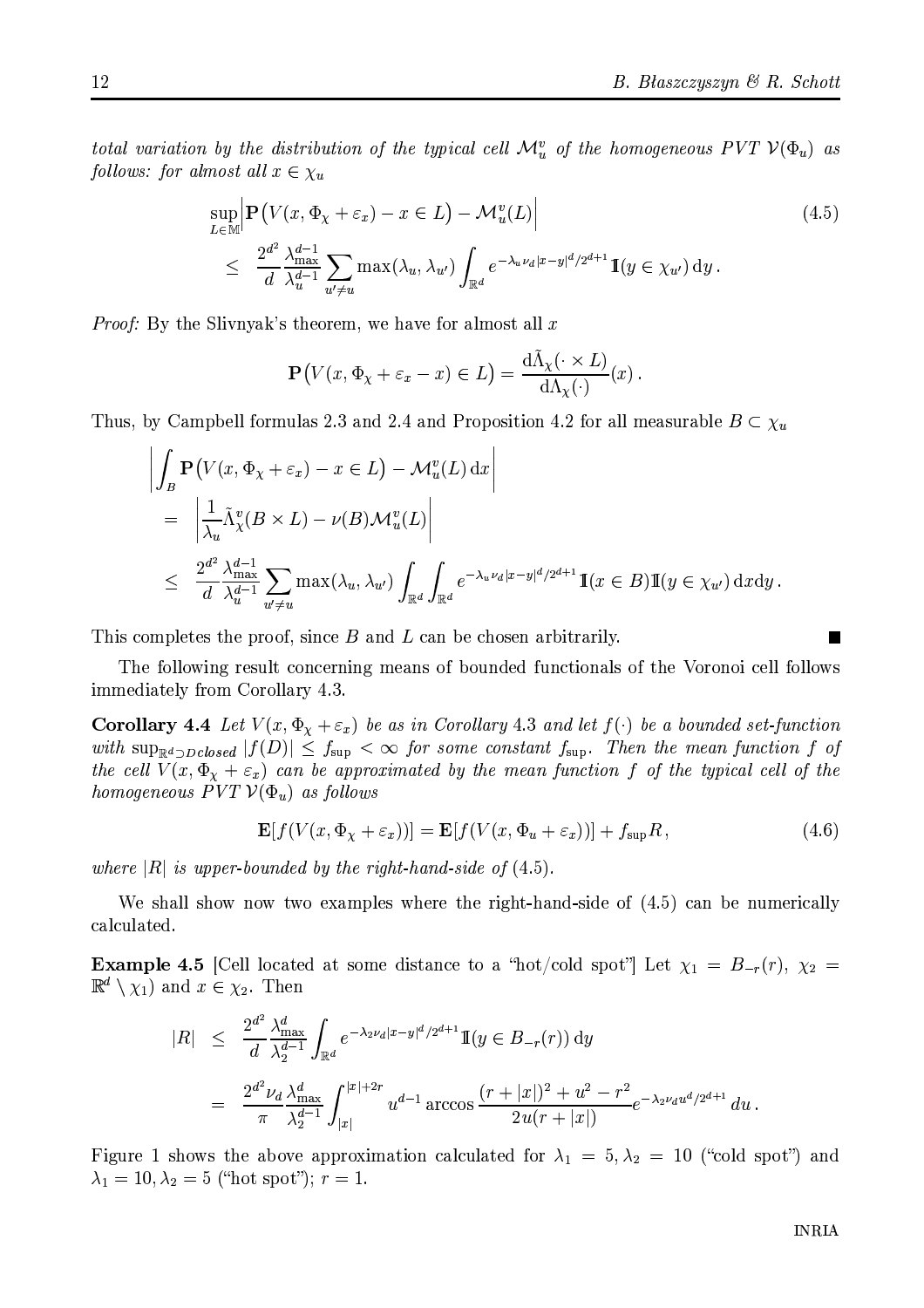

Figure 1: The upper bound for the probability that the region of different intensity of points in a Poisson point process has any impact on the Voronoi cell located at some distance to that region (see Examples 4.5, 4.6); curves from lett to right: cold spot, cold wall, hot spot, hot wall. Note a short-distance dependence of the region of inhomogeneity on the typical cell.

**Example 4.6** [Cell located at some distance to a "hot/cold wall"] Let  $\chi_1 =$  be a halfspace,  $\chi_2 = \mathbb{R}^d \setminus \chi_1$  and the distance of  $x \in \chi_2$ . Then

$$
|R| \ \leq \ \frac{2^{d^2}\nu_d}{\pi} \frac{\lambda_{\max}^d}{\lambda_2^{d-1}} \int_{|x|}^\infty u^{d-1} \arccos \frac{|x|}{u} e^{-\lambda_2 \nu_d u^d/2^{d+1}} \, du \, .
$$

Figure 1 shows the above approximation calculated for  $\lambda_1 = 5, \lambda_2 = 10$  ("cold wall") and  $\lambda_1 = 10, \lambda_2 = 5$  ("hot wall").

### Decomposition approximation of the stationary  $\overline{5}$ modulated-Poisson Voronoi tessellation

In this section we consider a *stationay random* partition of the space that modulates intensity of the, independent of it, Poisson process. We show how the distribution of the typical cell of the resulting stationary-modulated-Poisson Voronoi tessellation can be approximated by the distribution of the typical cell of the stationary version of the modulated-Poisson Voronoi quasi-tessellation of Example 3.3 that admits the complete decomposition of Lemma 3.2. In Proposition 5.1, that is our main result concerning approximations of the model with the random modulation, we give the upper bound for the error of the approximation. As a corollary we obtain an approximate decomposition of the distribution of the typical cell given its generating point is covered by some particular element of the partition. This time the quality of the approximation depends on some integrated measure of the total boundary of the partition. This measure can be interpreted in terms of the linear contact distribution functions of the boundaries of the elements of the partition.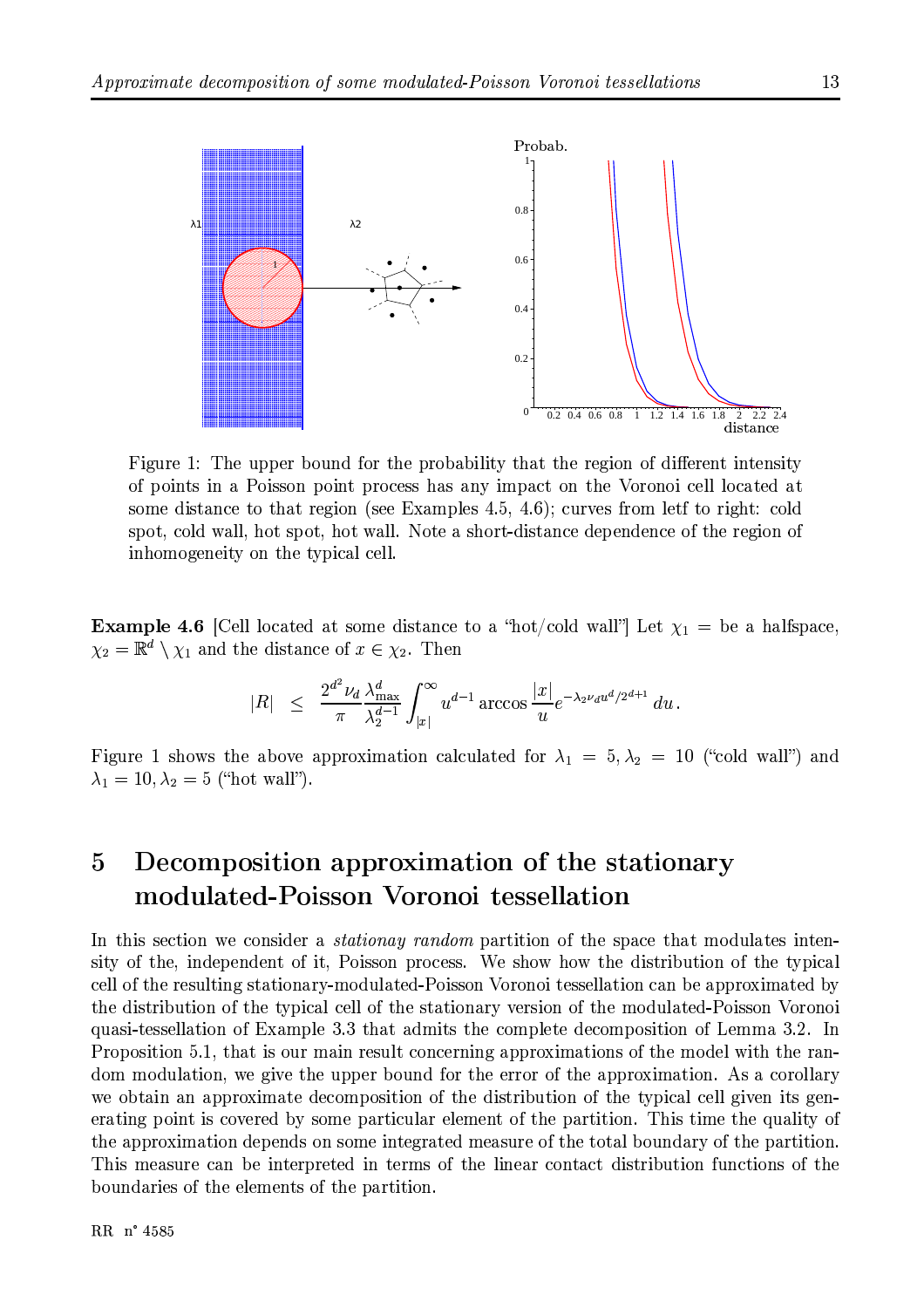In this section we assume a stationary decomposing random partition  $\Xi = {\Xi_u : u =$  $1,\ldots,\ell$ ; that is, that for any vector  $x\in\mathbb{R}^d$  the distribution of  $\Xi+x=\{\Xi_u+x:u=1,\ldots,\ell\}$ is the same as  $\Xi$ . Moreover, let  $\Xi$  be independent of Poisson processes  $\Phi_u$ ,  $u=1,\ldots,\ell$ . This makes the  $\Xi$ -mod PP  $\Phi_{\Xi}$  the stationary *double-stochastic-Poisson* (Cox) point process and the stationary-Cox Voronoi tessellation (CoxVT)  $\mathcal{V}(\Phi_{\Xi})$  admits the distribution of the typical cell  $\mathcal{M}_{(\Xi)}^v$ .

Denote by  $T_{\partial \Xi}^{\Sigma}(\cdot)$  the half of the sum of the capacity functionals of the boundaries of the elements  $\Xi$ ; i.e., for each compact set  $K \subset \mathbb{R}^d$ 

$$
T_{\partial \Xi}^{\Sigma}(K) = \frac{1}{2} \sum_{u=1}^{\ell} \mathbf{P}(\partial \Xi_u \cap K \neq \emptyset) = \frac{1}{2} \sum_{u=1}^{\ell} T_{\partial \Xi_u}(K),
$$

where  $\partial \Xi_u$  is the boundary of  $\Xi_u$ . Let  $p_u = \mathbf{P}(\mathbf{0} \in \Xi_u)$  denote the volume fraction of  $\Xi_u$ . For any  $x, y \in \mathbb{R}^d$  let  $\langle x, y \rangle = \{ z \in \mathbb{R}^d : z = \xi x + (1 - \xi)y, \xi \in [0, 1] \}$  be the segment in  $\mathbb{R}^d$ .

The following proposition gives an approximate decomposition of the distribution of the typical cell of  $\chi$ -mod PVT. Note that the sum  $\sum_{u=1}^{\ell}$  in (5.1) below is the distribution of the typical cell of the E-modulated-Poisson Voronoi quasi-tessellation (cf Example 3.3).

**Proposition 5.1** The distribution of the typical mark of the stationary-Cox Voronoi tessellation  $V(\Phi_{\Xi})$  admits the following decomposition

$$
\mathcal{M}_{(\Xi)}^v(L) = \frac{1}{\lambda_{(\Xi)}} \sum_{u=1}^{\ell} \lambda_u p_u \mathcal{M}_u^v(L) + R \tag{5.1}
$$

where  $\lambda_{(\Xi)} = \sum_{u=1}^{\ell} \lambda_u p_u$  and the remainder term is bounded by

$$
|R| \le \frac{1}{\lambda_{(\Xi)}} \frac{2^{d^2}}{d} \frac{\lambda_{\max}^d}{\lambda_{\min}^{d-2}} \int_{\mathbb{R}^d} e^{-\lambda_{\min}\nu_d |y|^d/2^{d+1}} T_{\partial\Xi}^{\Sigma}(\langle 0, y \rangle) dy. \tag{5.2}
$$

*Proof:* Use Proposition 4.2 and observe that

$$
\mathbf{E}\left[\sum_{u=1}^{\ell} \mathbb{I}(x \in \Xi_u \cap B) \mathbb{I}(y \in \Xi_u^c) \right] \leq \frac{1}{2} \mathbb{I}(x \in B) \sum_{u=1}^{\ell} \mathbf{P}(\partial \Xi_u \cap \langle x, y \rangle \neq \emptyset) \n= \mathbb{I}(x \in B) T_{\partial \Xi}^{\Sigma}(\langle x, y \rangle).
$$

By the stationarity of  $\Xi$ 

$$
\int_{\mathbb{R}^d} \int_{\mathbb{R}^d} e^{-\lambda_{\min}\nu_d |x-y|^d/2^{d+1}} \mathbb{I}(x \in B) T_{\partial \Xi}^{\Sigma}(\langle x, y \rangle) dxdy
$$
\n
$$
= \nu(B) \int_{\mathbb{R}^d} e^{-\lambda_{\min}\nu_d |y|^d/2^{d+1}} T_{\partial \Xi}^{\Sigma}(\langle 0, y \rangle) d y,
$$

which completes the proof.

Note that the functional  $T_{\partial \Xi}^{\Sigma}(\langle 0, y \rangle)$  can be interpreted also in terms of the so called linear contact distribution functions (lcdf's) of the boundaries of the elements  $\partial \Xi_u$  of the partition  $\Xi$ . For a given unit interval  $(0, e)$ ,  $|e| = 1$ , the lcdf of  $\partial \Xi_u$  is

$$
H_{(0,\mathbf{e})}^u(t) = 1 - \frac{1 - T_{\partial \mathbb{X}}(\langle 0, t\mathbf{e} \rangle)}{1 - T_{\partial \mathbb{X}}(\{0\})}, \quad t \ge 0
$$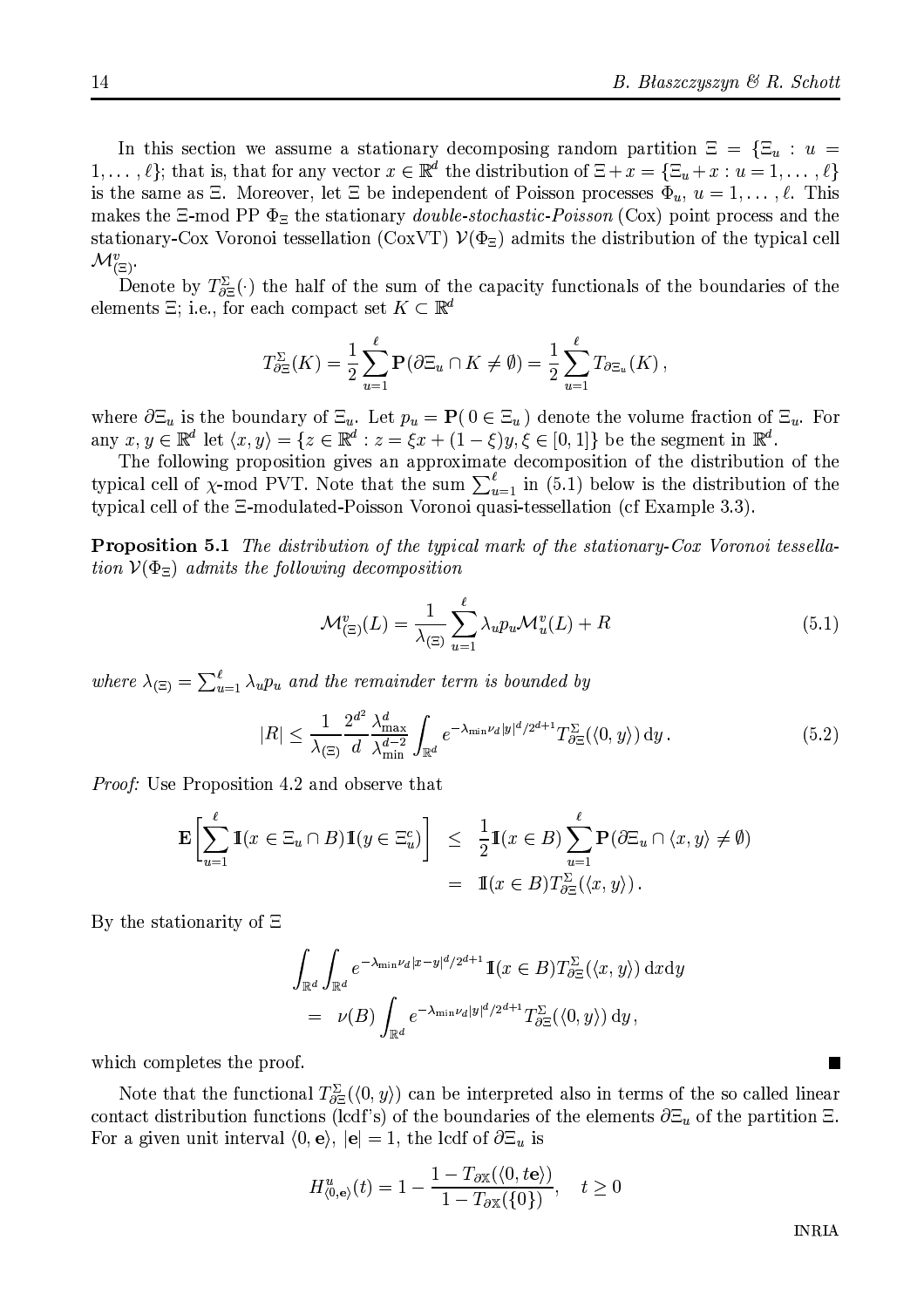(cf [13], section 3.1.1, p. 71).

The following result concerning mean bounded functionals of the Voronoi cell follows immediately from Proposition 5.1.

**Corollary 5.2** Let  $V(0, \Phi_{\Xi} + \varepsilon_0)$  be the typical cell of the CoxVT  $V(\Phi_{\Xi})$  as in Proposition 5.1 and let  $f(\cdot)$  be a bounded set-function with  $\sup_{\mathbb{R}^d \supset D \text{ closed}} |f(D)| \leq f_{\sup} < \infty$  for some constant  $f_{\text{sup}}$ . Then the mean function f of the cell  $V(0, \Phi_{\Xi} + \varepsilon_0)$  can be approximated by the mixture of the means in homogeneous  $PVT's \mathcal{V}(\Phi_u)$  as follows

$$
\mathbf{E}[f(V(0,\Phi_{\Xi}+\varepsilon_0))] = \frac{1}{\lambda_{(\Xi)}} \sum_{u=1}^{\ell} \lambda_u p_u \mathbf{E}[f(V(0,\Phi_u+\varepsilon_0))] + f_{\text{sup}} R,
$$
\n(5.3)

where  $R$  satisfies  $(5.2)$ .

In a similar manner we can prove the following approximation of the distribution of the typical cell, given its generator is covered by a particular element  $\Xi_n$  of the partition  $\Xi$ . This distribution formally can be defined as the distribution  $\mathcal{M}_{(\Xi|\Xi_n)}^v$  of the typical mark of the following stationary marked point process

$$
\sum_{X_i \in \Phi_{\Xi}} \mathbb{I}(X_i \in \Xi_u) \varepsilon_{(X_i, V_i(\Phi_{\Xi}) - X_i)}
$$

**Proposition 5.3** Fix  $u \in \{1, ..., \ell\}$ . The distribution of the typical mark of the stationary-Cox Voronoi tessellation  $V(\Phi_{\Xi})$  given its generator is covered by  $\Xi_u$  admits the following decomposition

$$
\mathcal{M}_{(\Xi|\Xi_u)}^v(L) = \frac{p_u \lambda_u}{\lambda_{(\Xi)}} \mathcal{M}_u^v(L) + R
$$
\n(5.4)

where  $\lambda_{(\Xi)} = \sum_{u=1}^{\ell} \lambda_u p_u$  and the remainder term is bounded

$$
|R| \le \frac{1}{\lambda_{(\Xi)}} \frac{2^{d^2}}{d} \frac{\lambda_{\max}^d}{\lambda_{\min}^{d-2}} \int_{\mathbb{R}^d} e^{-\lambda_{\min} \nu_d |y|^d/2^{d+1}} T_{\partial \Xi_u}(\langle 0, y \rangle) dy. \tag{5.5}
$$

*Proof:* It goes along the same lines as the proof of Proposition 5.3.

**Example 5.4** [Boolean-modulated-Poisson Voronoi tessellation (BmPVT)] Let the partition  $\Xi = \{X, X^c\}$  be given, where X is a stationary Boolean Model (2.5). Note that

$$
T_{(\Xi)} = \frac{1}{2} \Big( \mathbf{P}(\partial \mathbb{X} \cap K \neq 0) + \mathbf{P}(\partial \mathbb{X}^c \cap K \neq 0) \Big) = T_{\partial \mathbb{X}}(K)
$$

and that  $\partial X \subset X' \equiv \bigcup_i \partial C_i + Y_i$  is another BM. Thus, using the general formula (2.6) for the capacity functional of a BM, we get

$$
T_{\partial \Xi}^{\Sigma}(\langle 0, y \rangle) \leq T_{(\mathbb{X}')}(\langle 0, y \rangle) = 1 - \exp\{-\beta \mathbf{E}[\nu((\partial \check{C}_0) + \langle 0, y \rangle)]\}
$$

In the following we assume that  $C_0$  is the ball  $B_0(\rho)$  with a random radius  $\rho$ . Then  $\partial B_0(\rho)$  =  $S_0(\rho)$  is the respective sphere and thus

$$
\nu((\partial C_0) + \langle 0, y \rangle) = \nu(S_0(\rho) + \langle 0, y \rangle) \leq 2d\nu_d\rho^{d-1}|y|.
$$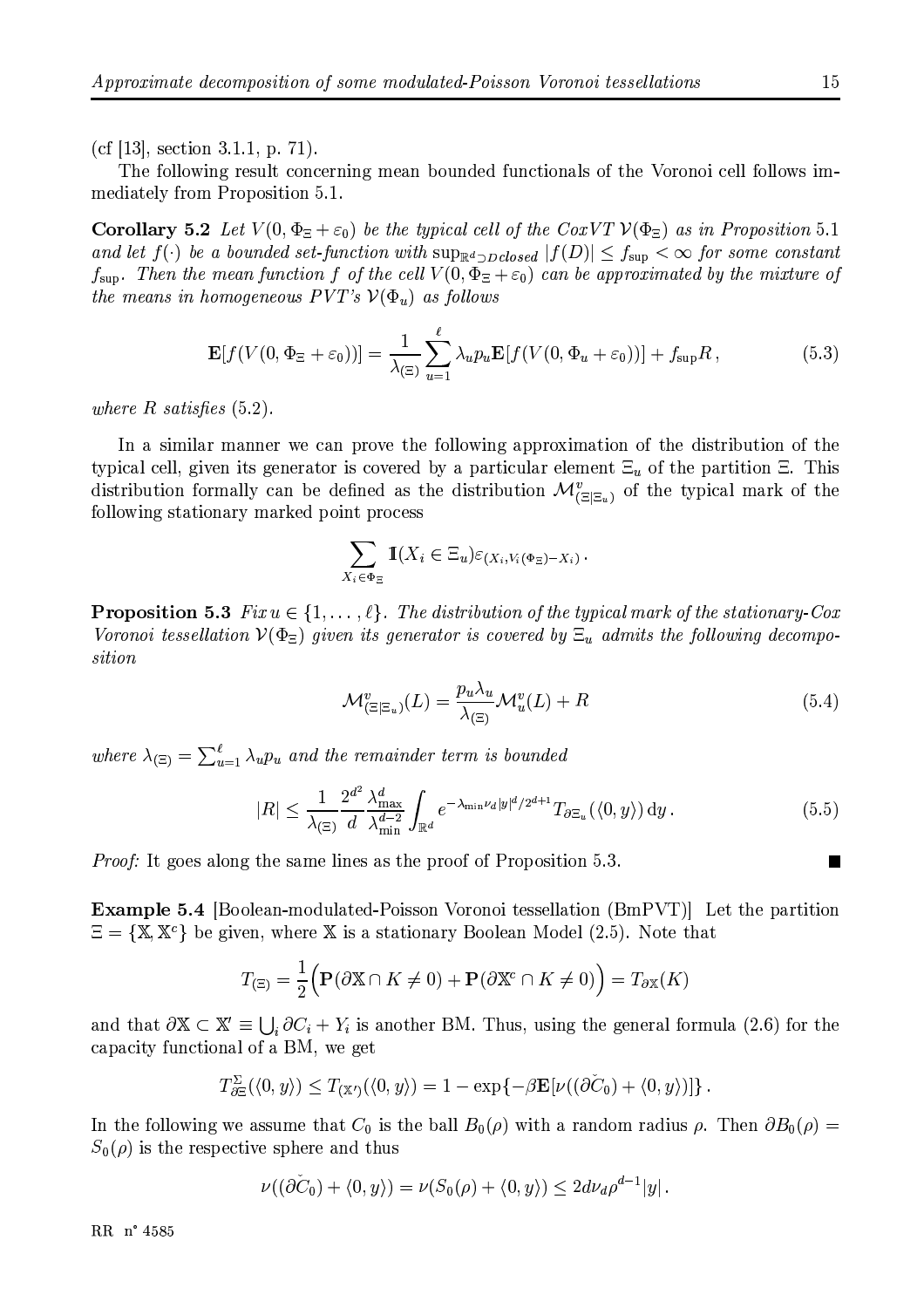

Figure 2: Error of the approximation of the typical Voronoi cell distribution in Boolean-modulated-Poisson model by the appropriate mixture of Poisson Voronoi models (see Example 5.4); curves correspond to different (constant) volume fractions of the Boolean Model with varying radius  $\rho$  of its individual ball.

Recall that  $p_1 = 1 - p_2 = 1 - \exp[-\beta \nu_d \mathbf{E}[\rho^d]]$  and thus

$$
\lambda_{(\Xi)} = \lambda_1 - (\lambda_1 - \lambda_2) \exp[-\beta \nu_d \mathbf{E}[\rho^d]]\,.
$$

Using  $(5.2)$ , we have for our BmPVT

$$
|R| \leq \frac{1}{\lambda_{(\Xi)}} \frac{2^{d^2}}{d} \frac{\lambda_{\max}^d}{\lambda_{\min}^{d-2}} \int_{\mathbb{R}^d} e^{-\lambda_{\min} \nu_d |y|^d/2^{d+1}} \left(1 - e^{-2\beta d \nu_d \mathbf{E}[\rho^{d-1}]|y|}\right) dy
$$
  

$$
= \frac{2^{d^2} \nu_d}{\lambda_{(\Xi)}} \frac{\lambda_{\max}^d}{\lambda_{\min}^{d-2}} \int_0^\infty t^{d-1} e^{-\lambda_{\min} \nu_d t^d/2^{d+1}} \left(1 - e^{-2\beta d \nu_d \mathbf{E}[\rho^{d-1}]t}\right) dt.
$$
 (5.6)

Note that the remainder R tends to 0 when  $\beta \to 0$  and  $\mathbf{E}[\rho^d] \to \infty$  such that  $\beta \mathbf{E}[\rho^d] = \text{const}$ ; that is, when the grains become large and sparsely distributed while the volume fraction of the BM X is constant. Figure 2 shows the bound (5.6) for the 2-dimensional model  $(d = 2)$  with a deterministic radius  $\rho$ . The curves correspond to different (constant) volume fractions of the Boolean Model with varying radius  $\rho$  of its individual ball. From top to bottom:

- the volume fraction of the Boolean model  $p_1 \equiv 1 e^{-\beta \pi \rho^2} = 0.86$  with  $\lambda_1 = 5, \lambda_2 = 10$ and  $\lambda_1 = 10, \lambda_2 = 5$
- $p_1 = 0.63$  with  $\lambda_1 = 5, \lambda_2 = 10$  and  $\lambda_1 = 10, \lambda_2 = 5$ ,
- $p_1 = 0.39$  with  $\lambda_1 = 10, \lambda_2 = 5$  and  $\lambda_1 = 5, \lambda_2 = 10$ ,
- $p_1 = 0.31$  with  $\lambda_1 = 10, \lambda_2 = 5$  and  $\lambda_1 = 5, \lambda_2 = 10$ .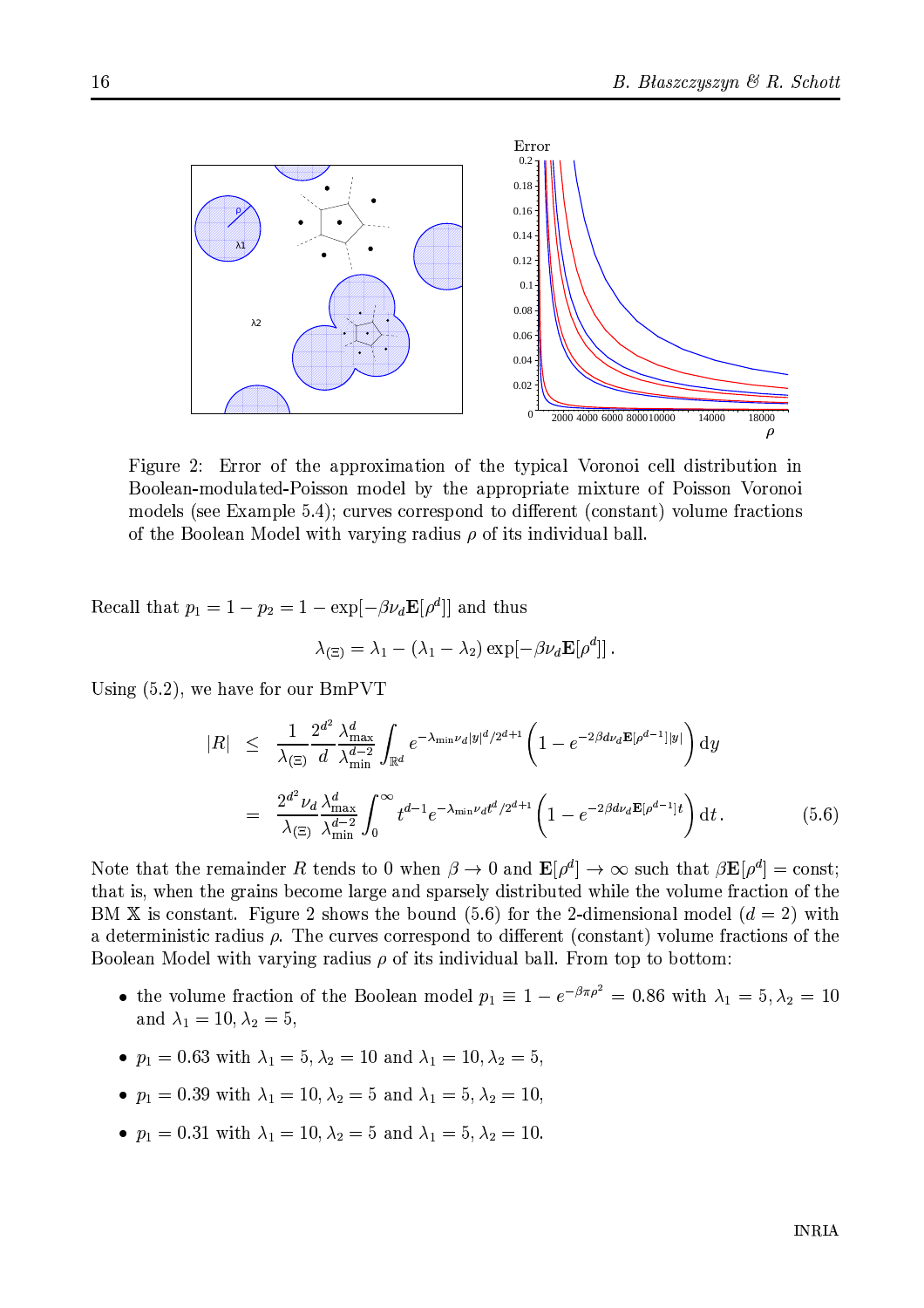### Acknowledgments

The authors wish to thank F. Baccelli for proposing the problem faced in this work. This research has been partly supported by RNRT project GEORGES and KBN grant 2 P03A 020 23.

## References

- [1] BACCELLI, F., BŁASZCZYSZYN, B. AND TOURNOIS, F. (2003). Downlink capacity and admission/congestion control in CDMA networks. In *submitted to IEEE INFOCOM'03*. New-York.
- [2] BACCELLI, F., KLEIN, M., LEBOURGES, M. AND ZUYEV, S. (1997). Stochastic geometry and architecture of communication networks. Telecommunications systems 7, 209-227.
- [3] BACCELLI, F. AND ZUYEV, S. (1997). Stochastic geometry models of mobile communication networks. In Frontiers in queueing. Models and Applications in Science and Engineering. ed. J. Dshalalow. CRC Press, Boca Raton pp. 227-244.
- [4] CALKA, P. (2002). The law of the smallest disk containing the typical Poisson-Voronoi cell. C. R. Math. Acad. Sci. Paris 334, 325-330.
- [5] COURTOIS, P. (1977). Decomposability, Queueing and Computer System Applications. Academic Press, New York, New York.
- [6] GOLDMAN, A. AND CALKA, P. (2001). On the spectral function of Poisson-Voronoi cells. C. R. Math. Acad. Sci. Paris 332, 835-840.
- [7] GUPTA, P. AND KUMAR, P. R. (2000). The capacity of wireless networks. IEEE Transactions on Information Theory 46, 388-404.
- [8] HAYEN, A. AND QUINE, M. (2000). The proportion of triangles in a Poisson-Voronoi tessellation of the plane. Adv. in Appl. Probab. 32, 67-74.
- [9] HAYEN, A. AND QUINE, M. (2002). Areas of components of a Voronoi polygon in a homogeneous Poisson process in the plane. Adv. in Appl. Probab. 34, 281–291.
- [10] MATHERON, G. (1975). Random Sets and Integral Geometry. John Willey & Sons, London.
- [11] MØLLER, J. (1989). Lectures on Random Voronoi Tessellations vol. 87 of Lecture Notes *in Statistics.* Springer-Verlag, New York.
- [12] OKABE, A., BOOTS, B. AND SUGIHARA, K. (1995). Spatial Tessellations. John Willey & Sons, Chichester.
- [13] STOYAN, D., KENDALL, W. AND MECKE, J. (1995). Stochastic Geometry and its Applications. Wiley, Chichester.